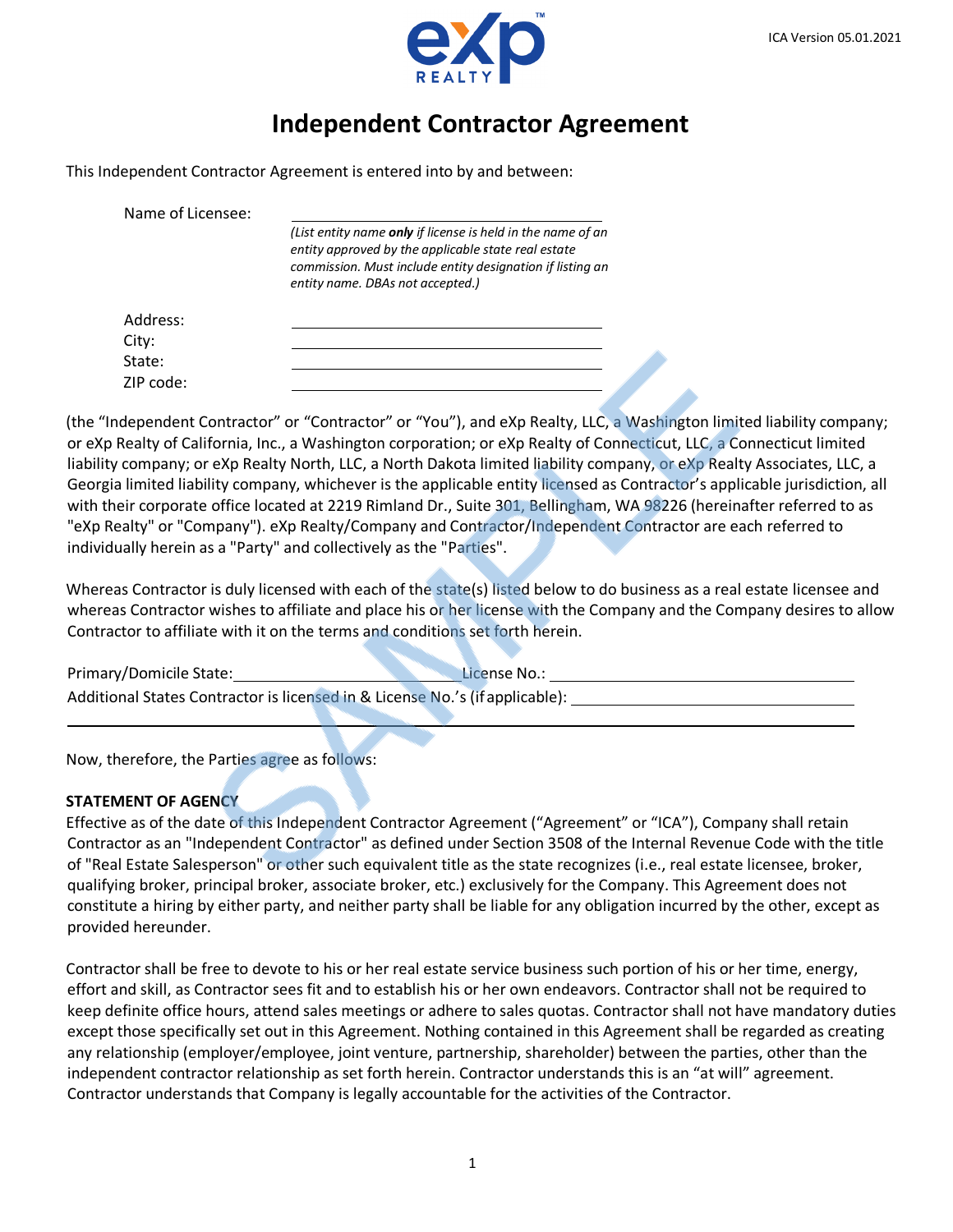

Contractor further agrees that they will follow all local, state, and federal laws regarding business permits and licenses that may be required to carry out their business.

- A. **Workers' Compensation Insurance Coverage.** Contractor is an Independent Contractor. To the maximum extent permitted and required by law, Contractor shall acquire on his or her own behalf, as a self-employed person, such workers' compensation insurance coverage as he or she deems appropriate, but no less than is required by law, and consistent with his or her status as an independent contractor and the mutual intent of the Company and the Contractor not to create an employer/employee relationship. Contractor hereby agrees not to claim or assert, or to support any third-party assertion of, the existence of an employee/employer relationship. Any specific state exceptions and requirements shall be covered in a state-specific addendum. Contractor shall name the Company, its affiliates and subsidiaries as additional insureds on any workers' compensation policy that Contractor obtains on his or her own behalf and shall also obtain a waiver of subrogation endorsement from the workers' compensation insurer in favor of the Company, its affiliates and subsidiaries. Contractor shall, uponwritten request, provide evidence of the above insurance requirements for any policy of workers' compensation insurance he or she obtains on his or her own behalf.
- B. **Taxation.** Independent Contractor understands that Independent Contractor is entering into this Agreement as an Independent Contractor and not as an employee. Company will have no responsibility to withhold or pay any income or other taxes on Independent Contractor's compensation or to provide any insurance, retirement or other employee benefits to Independent Contractor. Independent Contractor will not be treated as an employee with respect to services rendered by Independent Contractor pursuant to the Agreement for federal/state/local tax purposes.

### **TERMINATION**

This Agreement shall be deemed terminated (i) upon the occurrence of expiration, suspension, revocation or termination of Contractor's real estate license for any cause or reason whatsoever, (ii) upon written notice, with or without cause, from either party to the other party of the intent to terminate this Agreement for breach of any provision hereof, and (iii) upon written notice from either party to the other party of the intent, with or without cause, to terminate this Agreement.

Upon termination of this Agreement, for any reason, Contractor agrees to cease use of any and all sales materials or similar items that bear the name, logos, registered trademarks or inscription of Company, in any manner whatsoever.

Upon termination of this Agreement, for any reason, Company will release those listings without an existing contract of sale, provided the account of Contractor is paid in full, and the property owner wishes the listing released. After Contractor's association with Company terminates, Company will continue to pay Contractor's commission less any fees or other monies owed (e.g., commission advances, garnishments or required withholdings, past due balances owed to Company, etc.) on Transactions (as defined in Addendum A, below) in a pending status as of termination date, upon successful close of escrow, in accordance with the terms set forth on Addendum A of this Agreement. Company shall be deemed released from all claims for commissions not yet earned under the law by Contractor.

Upon termination of this Agreement, for any reason, Contractor is aware that such termination could result in a significant financial loss, including but not limited to, pending transactions, revenue share, and stock awards. Contractor agrees that, on such an occasion, Company may not have any adequate remedies at law and understands and agrees that Company may seek any and all available equitable remedies, in addition to or instead of any and all available legal remedies. See relevant sections relating to transactions upon termination, revenue share guidelines and stock awards in the eXp Realty U.S. Policies and Procedures Manual.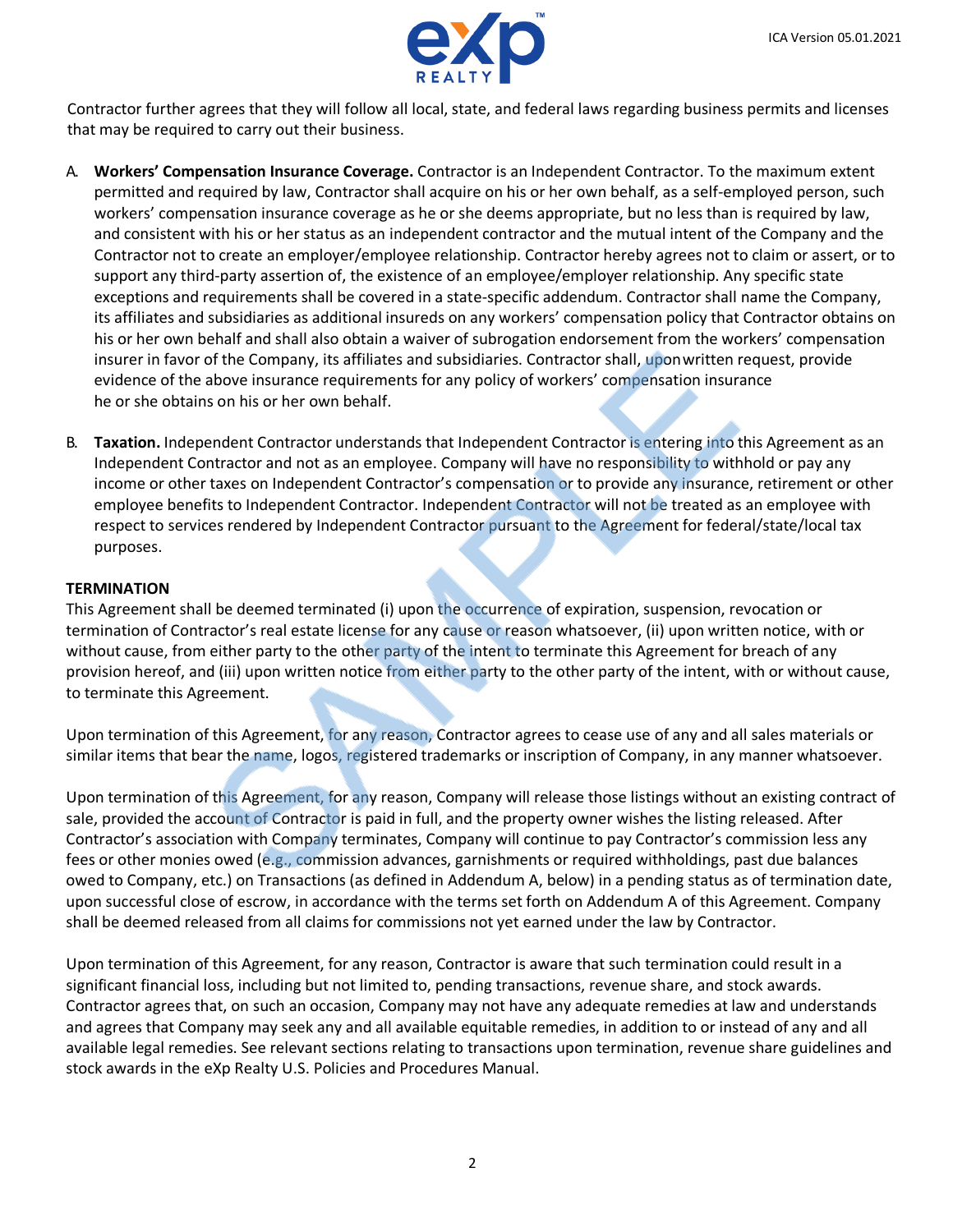

### **DUTIES OF CONTRACTOR**

Contractor shall act as an independent real estate sales professional in carrying out the customary activities of a licensed real estate agent, including, but not limited to:

- A. Maintain an active real estate license with eXp Realty as required in every state that Contractor engagesin activities requiring a real estate license.
- B. Maintain a funding source on file for auto withdrawal of fees and any amounts due to Company.
- C. List all properties for sale under the eXp Realty brokerage brand.
- D. Promptly upload all listing contracts, purchase contracts, leases, referrals and any other transaction documentation into the transaction management system within two business days of execution date.
- E. Represent buyers and sellers in the sale of real property.
- F. Represent landlords and tenants in the leasing of property.
- G. Such other services pertaining to the real estate business of the Company.
- H. Adhere to the rules of conduct as laid out by each applicable State(s)' Department of Licensing, MLS Rules, Federal and State Fair Housing, National Association of REALTORS<sup>®</sup> Code of Ethics and the Association of REALTORS to which the Contractor belongs.
- I. Abide by all Company policies and procedures, including the Unauthorized Real Estate Activities section of the Policies and Procedures manual.
- J. Notify the Company in writing and each applicable State(s)' Department of Licensing, as required, within 10 calendar days of a criminal conviction, an adverse judgment, or disciplinary action against the Contractor.
- K. Contractor must notify their Designated Managing Broker and/or Managing Broker in writing prior to removing their license from Company and terminating this agreement. All fees shall continue to be billed and charged to Contractor's funding source(s) until such notice is received.
- L. Contractor shall not be affiliated with a competing firm. For purposes hereof, "Affiliate with a competitor of the Company" shall mean that the Contractor or Contractor's spouse or partner is an individual proprietor, partner, majority stockholder, officer, employee, director, consultant, agent, joint venturer, investor, lender, or in any other capacity, alone or in association with others, owning, managing, operating, controlling or participating in the ownership, management, operation or control of, or working for or permitting the use of his or her name by, a residential real estate brokerage other than eXp Realty.

Contractor agrees that any and all real estate listings, or any interest therein, and all other real estate related service contracts approved by the Company, including, but not limited to, those pertaining to the purchase, sale, rental or lease of real estate, or any interest therein or services in relation thereto, any of which Contractor is required under applicable law to hold and maintain a real estate license in order to perform the service or have an interest in, shall be taken in the name of the Company and its Designated Managing Broker in the state, as required under applicable state law and regulation. Contractor shall ensure that all fees, commissions or other compensation earned by Contractor, and for which Contractor must be a licensed real estate professional in order to receive such commission or compensation, in connection with the sale, lease or rental of real estate and any interest therein or service in relation thereto are made payable to the Company.

Contractor understands that the Designated Managing Broker and Managing Broker(s) (hereinafter collectively referred to as "Broker") will rely on the accuracy, completeness and competence of Independent Contractor's services performed under this Agreement in fulfilling the Broker's contractual commitments to the public. Contractor shall strive at all times to perform in a manner that will increase the goodwill, reputation and business of Broker, and Contractor shall do nothing which would serve to disturb, discredit or devalue Broker or Broker's goodwill, reputation and/or business.

### **ANNIVERSARY DATE AND GOOD STANDING**

Contractor's join date ("Join Date") shall be the date on which the Contractor completes the onboarding process and transfers his or her license to eXp Realty. The anniversary date ("Anniversary Date") for Contractor will be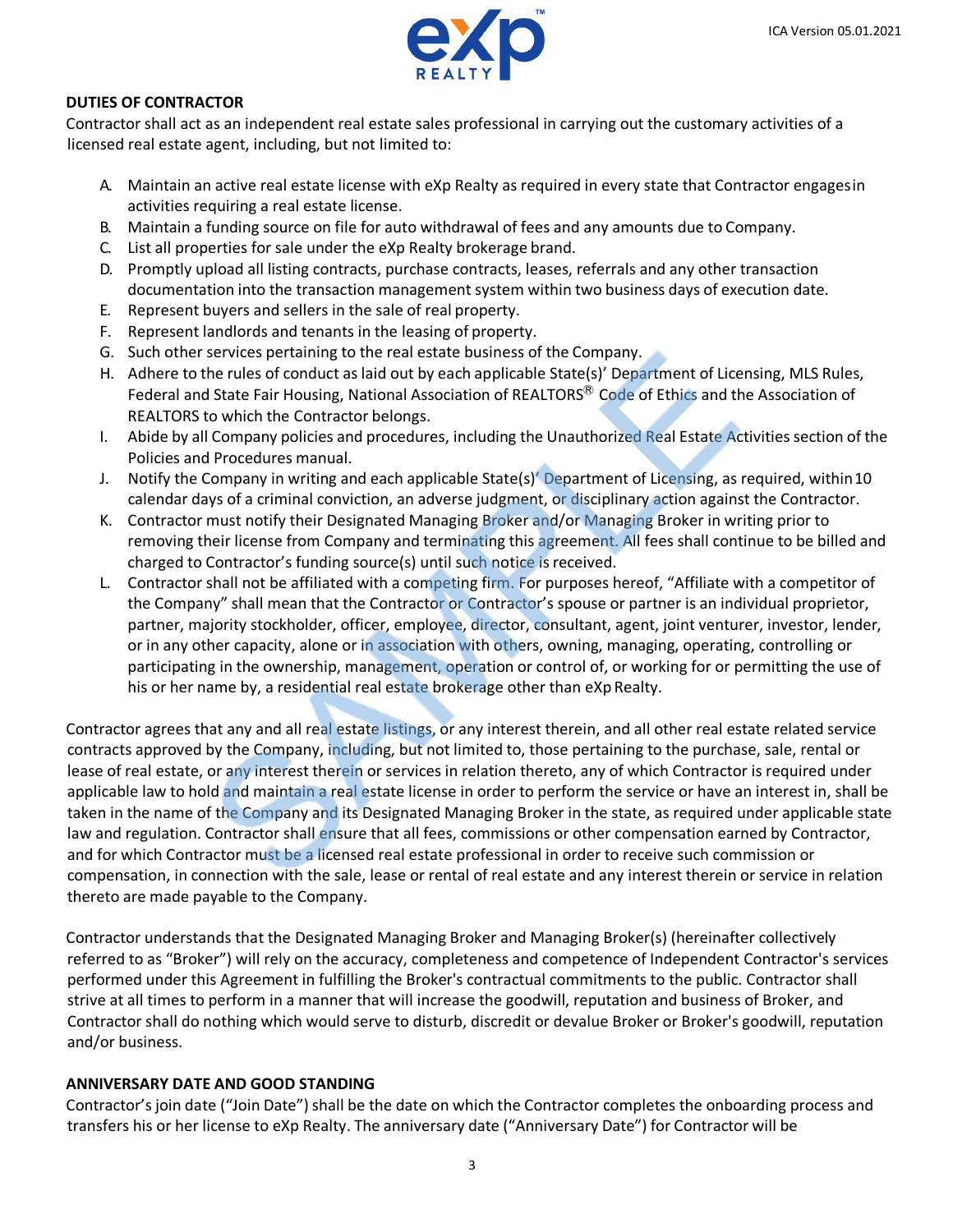

 $\Box$  the first day of the calendar month following Contractor's Join Date with the Company.

To be considered a Contractor in Good Standing, Contractor must be current on all financial obligations, including all fees and/or amounts owed to the Company. In addition, all required licenses, local, state and national dues and subscriptions which are required to conduct real estate business in Contractor's state(s) must be current and in effect.

### **COMMISSIONS ON TRANSACTIONS (See Addendum A: Fee Schedule)**

Should transactions be subject to any state or local taxes, the 80/20 commission split will be calculated after the Company portion of the tax is deducted.

### **AGENCY RELATIONSHIPS**

Contractor acknowledges that all agency relationships entered into for any real estate transactions exist solely between the Company and the client. The Contractor owes a duty of reasonable care to all parties in the transaction. During the period of this Agreement, Contractor shall diligently represent eXp Realty with all reasonable skill and care expected of a licensed real estate professional.

## **REALTOR AFFILIATION**

Contractor shall maintain an active membership in a local association or board of REALTORS affiliated with the National Association of REALTORS as determined by Company. Contractor agrees to be a dues paying member of, and abide by the REALTOR Code of Ethics and Standards of Practice of the National Association of REALTORS as well as the statutes and rules of the state within which they are licensed and any requirements of the multiple listing service if Contractor is a member. For any REALTOR boards that require the brokerage to pay the fees upfront, the Contractor shall reimburse the company within 10 days of invoice for the same.

### **EXPAND MENTORING PROGRAM**

Contractors who have not yet completed and closed a minimum of three residential real estate sales transactions within the previous 12-month period in each state he or she is licensed in prior to joining eXp Realty shall be automatically enrolled in the eXpand Mentoring Program. If this requirement is applicable, the eXpand Mentoring Program Agreement will be attached and will apply.

### **REVENUE SHARE PLAN**

The Company's Sustainable Revenue Share Plan exists to provide a financial incentive to the real estate licensees with the Company ("eXp Agents") who have helped grow company sales through the agent ranks of eXp Realty. The Sustainable Revenue Share Plan guidelines are defined in the attached Addendum B and shall be executed and acknowledged by Contractor concurrently with this ICA.

### **SPONSOR IN REVENUE SHARE PLAN**

Selecting a sponsor is an important decision and should be based on who has been most influential in your decision to join eXp Realty. Sponsor selection is part of this legally binding Agreement.

A sponsor's sole requirement to qualify as a sponsor is selection by the joining agent as having been the most influential person in his or her decision to join eXp Realty. Sponsors are encouraged to support joining agents throughout the joining process and beyond, but are not required by eXp Realty to do so. If the selected sponsor has made representations or promises above and beyond referring a joining agent to eXp Realty, it is the sole responsibility of the joining agent to confirm the sponsor's ability and intent to deliver all additional support promised. eXp Realty is not responsible for enforcing agreements between agents made outside of this ICA.

If an agent removes his or her license from eXp Realty, terminates this ICA, and rejoins eXp Realty within 180 days from the date the agent's license disassociated from eXp Realty, the previously named sponsor will continue to be named as that agent's sponsor. However, after 180 days from the date agent's license was disassociated from eXp Realty, the agent is free to rejoin eXp Realty and select a different sponsor.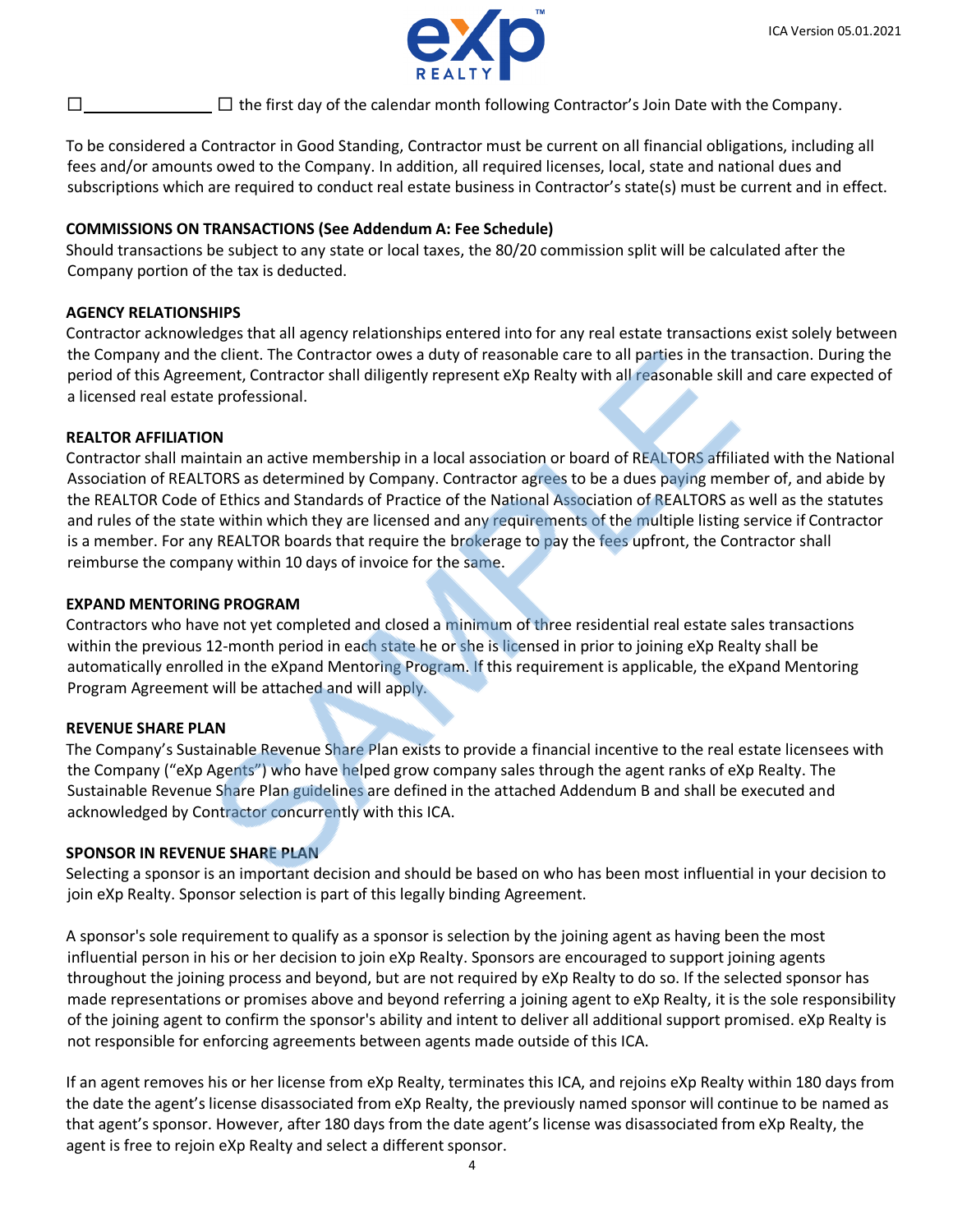

If there is no individual who most influenced you to join eXp Realty, or you prefer not to select a sponsor for any reason, eXp Realty may be selected as the sponsor and will hold that position going forward.

### *THE FOLLOWING IS A SIGNIFICANT DECISION WHICH IS IRREVOCABLE. PLEASE PAUSE TO CONSIDER CAREFULLY WHO THE MOST INFLUENTIAL INDIVIDUAL IN YOUR DECISION TO JOIN EXP REALTY WAS. CHANGES IN SPONSORSHIP WILL NOT BE MADE.*

## *IF THERE ARE ANY UNANSWERED QUESTIONS ABOUT SPONSORSHIP, STOP NOW AND RETURN TO THE ICA ONCE THE SELECTION OF SPONSORSHIP IS FULLY UNDERSTOOD.*

Contractor was most influenced to join eXp Realty by and selects this contractor was most influenced to join eXp Realty by individual to be his or her eXp Realty sponsor. Contractor is aware the sponsor has no binding authority for Company and this ICA overrides any and all verbal or written representations made by the sponsor. Upon execution of this ICA, and pursuant to the terms and conditions herein, sponsor selection shall be permanent and may notchange.

## **CONTRACTOR EXPENSES TO CONDUCT INDEPENDENT BUSINESS**

Contractor is responsible for all expenses related to being a real estate licensee unless otherwise provided in this Agreement. In no way limiting the generality of the foregoing, Contractor shall be responsible for the following expenses: REALTOR dues, MLS dues, cell phone expenses, business cards, signs, sign-posts, advertising, personal branding, continuing education, licensing, printing, copying, faxing, digital camera, computer(s), printer/scanner/fax, high-speed Internet, automobile expenses, auto insurance, individual E&O insurance for a real estate agent where so required by state law, local, state, federal and municipality taxes of any kind, and any and all government, regulatory or agency licensure, compliance, or other fees and expenses.

### **AUTOMOBILE INSURANCE**

Company does not maintain commercial automobile insurance coverage that extends coverage to Contractor or any other independent contractor of Company. For the duration of this ICA, Contractor shall maintain automobile insurance coverage with minimum liability limits of \$100,000 per occurrence, \$300,000 aggregate, and a minimum limit of \$100,000 in property damage coverage. If available by the insurer, Contractor shall cause the insurance policy to name Company as an additional insured. In any event, such insurance shall be primary and noncontributory to any insurance available to Company and Company's insurance shall be in excess thereto. In no event shall the limits of such insurance be considered as limiting the liability of Contractor under this Agreement and in no event shall the above insurance limits be any indication that such insurance limits are adequate insurance coverage for Contractor.

### **POLICIES AND PROCEDURES**

Contractor acknowledges Contractor has read, asked any questions of his or her Broker or eXp Realty management, and fully understands the eXp Realty U.S. Policies and Procedures Manual, which is incorporated into the ICA by this reference and which can be found a[t http://policies.exprealty.com.](http://policies.exprealty.com/) Contractor agrees to fully review any amendments and/or additions to the Company's Policies and Procedures, ICA or any Addenda thereto.

Contractor agrees to abide by the Company's Policies and Procedures. In the event of any direct conflict between any of the Company's Policies and Procedures and the terms and provisions of the ICA, the terms and provisions of the ICA shall control.

## **By signing this Agreement, Contractor acknowledges having read the Company's Policies and Procedures and certifies Contractor's compliance therewith effective as of the date of this Agreement.**

### **NON-DISCLOSURE OF TRADE SECRETS**

Contractor recognizes and acknowledges that much of the information that will be furnished to him/her concerning the Company's customers, listings, holdings, investments, transactions, company-generated leads and other confidential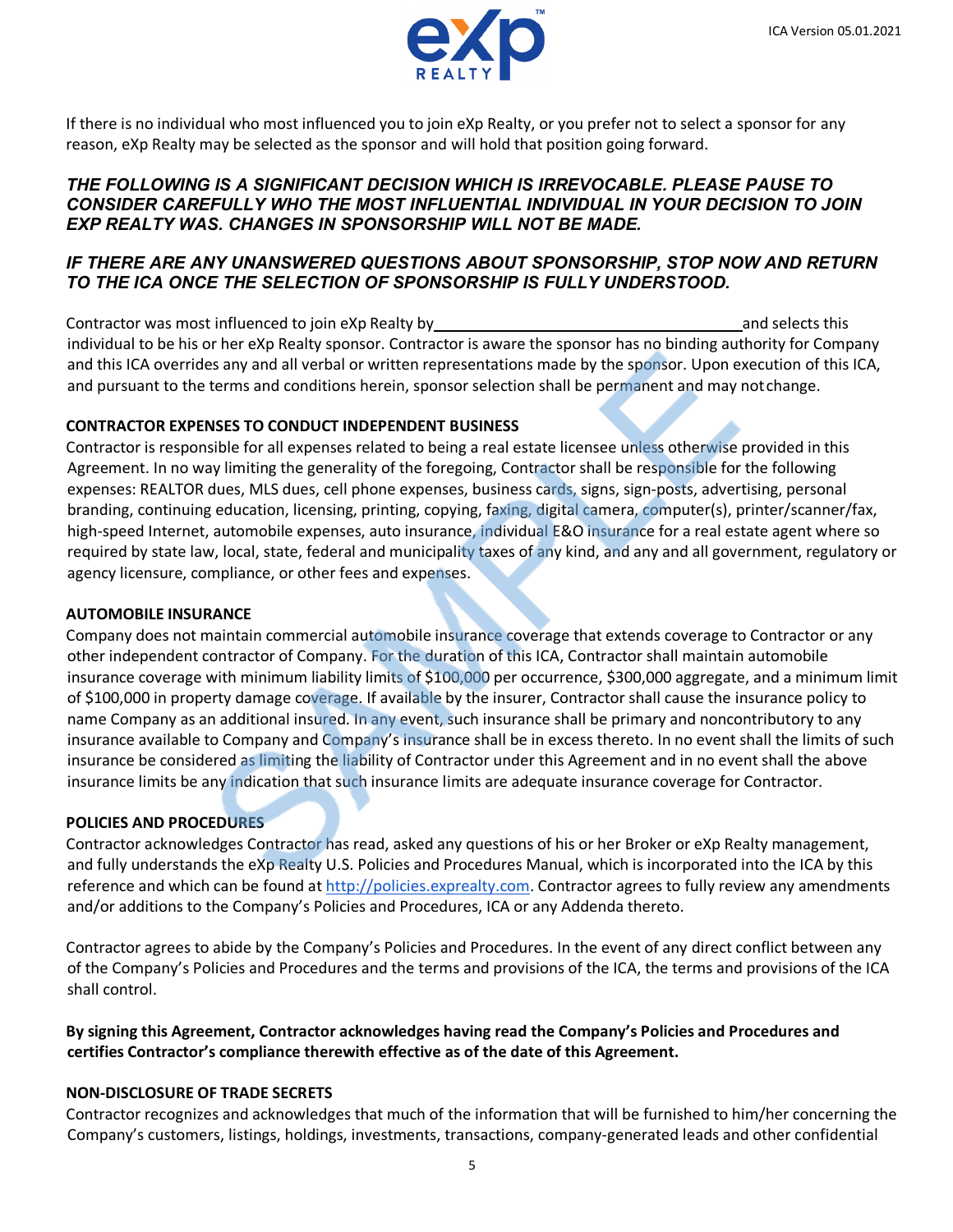

matters constitutes valuable, special and unique assets and are trade secrets of the Company.

Accordingly, Contractor will not, during or after the term of his or her affiliation with the Company, disclose any such information or any part thereof to any person, firm, corporation, association or other entity for any reason or purpose whatsoever without the express written consent of the Company.

### **TRADEMARK USAGE**

eXp Realty, eXp and the associated logo graphics and color placement used (or designed and intended for use) by Company, are trademarks of the Company. In order to maintain the strength of the Company's brands, the Company must maintain strict guidelines as to how its trademarks are used. Contractor agrees not to use eXp Realty, eXp, eXp World Technologies, VirBELA, eXp World Holdings, or any other Company trademark, in any manner (including in or with, any font, style or design) that is not expressly permitted by the Company in writing in Company's Policies and Procedures, or that is otherwise determined by Company, at Company's sole discretion, to be prejudicial to the goodwill associated with the Company's trademarks, or to weaken Company's ability to enforce its trademark rights. Contractor shall not use Company's trademarks (including eXp Realty or eXp) in any domain name, email address, online account ID, Twitter ID, or Facebook Group, or in any other social or business media context that would conflict with the Company's Policies and Procedures.

## **COMPLIANCE WITH LAW AND GOOD BUSINESS PRACTICES**

Contractor shall abide by all applicable laws, ordinances and regulations, including, without limitation, local, state and federal laws and regulations relating to real estate licensing, real estate transactions, real estate service businesses, telemarketing, marketing, intellectual property rights, etc. Contractor shall also abide by the rules of ethical conduct established by the National Association of REALTORS®. Contractor's advertising and promotion must be completely factual and ethical. In all dealings, Contractor shall adhere to the highest standards of professionalism, ethics and integrity.

## **CONTENT LICENSE AND MODEL RELEASE PROVIDED BY CONTRACTOR**

Unless otherwise expressly agreed upon in writing between eXp Realty and Contractor, to the extent Contractor provides to eXp Realty or any of its affiliates or licensees (collectively, "eXp Licensees"), any photographs, images or content of any type created or otherwise owned by Contractor (collectively, "Contractor Content") including, without limitation, by uploading such Contractor Content via any online network operated by an eXp Licensee, Contactor retains ownership to such Contractor Content but Contractor hereby grants eXp Licensees a royalty-free, irrevocable, world-wide, perpetual, non-exclusive license to publicly display, distribute, reproduce and create derivative works of the Contractor Content, in whole or in part, in any media, including on any eXp Licensee website, for any purpose, including advertising and promotion of eXp Licensee services and/or products.

Contractor warrants and represents that Contractor Content provided by Contractor to eXp Licensees does not violate the intellectual property of others. eXp Licensees will not be required to pay any additional consideration or seek any additional approval in connection with using the Contractor Content provided by Contractor, and eXp Licensees retain exclusive and sole discretion as to whether to use such Contractor Content or reject or remove such Contractor Content from any online systems operated by any of the eXp Licensees.

Moreover, to the extent the Contractor provides to any eXp Licensees, or otherwise consents to allow eXp Licensees to receive, any photographs of Contractor as a model, Contractor hereby provides eXp Licensees with the irrevocable right to use Contractor's name (or any fictional name), likeness, picture, portrait, or photograph in all forms and in all media and in all manner, without any restriction as to changes or alterations (including but not limited to composite or distorted representations or derivative works made in any medium) for advertising, trade, promotion, exhibition, or any other lawful purposes, and Contractor waives any right to inspect or approve such photograph(s) or finished version(s) incorporating such photograph(s), including any written materials or other content that may be created and appear in connection therewith.

Contractor hereby waives all moral rights as to such photographs and releases and agrees to hold harmless eXp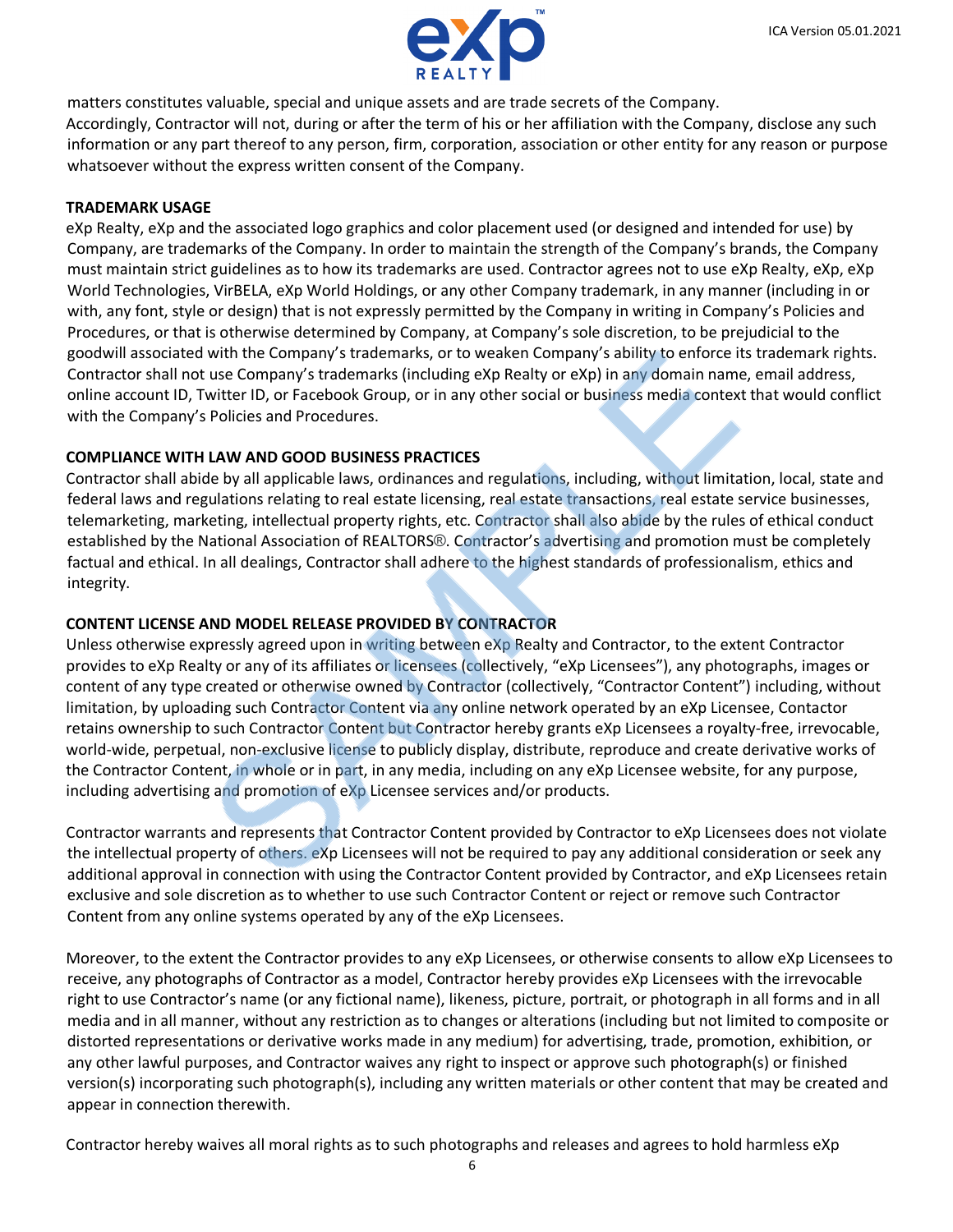

Licensees, and their assigns, licensees, successors in interest, agents, employees and representatives from any liability by virtue of any blurring, distortion, alteration, or use in composite form whether intentional or otherwise, that may occur or be produced in the taking of the photographs, or in any processing thereof.

### **AGREEMENTS, COMPLIANCE FORMS, INSURANCE FORMS**

Contractor will submit any documents necessary for the Company to keep Contractor in compliance with all local, state and federal laws as well as Company Policies and Procedures. The Company will share all materials with Contractor that the Company has relating to the Contractor's independent contractor relationship with the Company in an agent file.

The Company reserves the right to assess penalties, financial and otherwise, in accordance with the Company Policies and Procedures, against Contractors who fail or refuse to provide completed documentation as required by the Company or by any state, federal or local law in order to achieve and maintain compliance.

### **ERRORS & OMISSIONS COVERAGE**

Company carries comprehensive errors and omissions ("E&O") insurance coverage in each state in which the Company conducts business. This coverage provides varying degrees of protection against claims arising out of professional services. Even though the Company's E&O coverage may typically cover such claims, Contractor agrees to defend, indemnify and hold Company harmless against any and all claims that may arise in connection with Contractor practicing real estate. In the event a Contractor receives notice of a lawsuit, a demand letter, a threat of a lawsuit, or a complaint before the Department of Real Estate or any REALTOR Association, Contractor shall notify the Broker immediately. Contractor agrees to actively cooperate and assist the Company, Broker and/or the insurance company in defending such claim or complaint until it is resolved.

Currently, the deductible on Company's E&O policy is \$150,000 (One Hundred Fifty Thousand Dollars) in most states, but is subject to a potential change at each renewal term. Where the deductible differs from the Company's E&O policy deductible amount, a state-specific addendum will be executed with contractors of that state. Contractor shall be responsible for and shall reimburse Company up to \$2,500 (two thousand five hundred dollars) incurred in the defense or resolution of any claim made against the Contractor and/or Company as a result of Contractor's actions or inactions, regardless of whether or not the claim is eligible for insurance coverage. Even where Contractor does not believe the claim or cause of action has merit and/or does not believe any money should be expended in the defense or resolution of the matter, Contractor agrees in advance, by signing this Agreement, that he or she will reimburse Company up to \$2,500 expended in defense or resolution of the matter within 30 days of receipt of a request for reimbursement from Company. Contractor may elect to have all or any portion of the reimbursable amount withheld from any commissions and/or revenue share payments due Contractor in lieu of making payment directly to Company. However, if Contractor does not reimburse the Company directly within the 30 day period then Company shall deduct the full amount due from any and all commissions and revenue share payments due Contractor until Company has been fully reimbursed.

Contractor acknowledges that if it is determined that Contractor acted fraudulently, grossly or recklessly negligent, or willfully, Contractor shall be responsible for the full amount of the damages and costs recovered against Company, along with all costs of defense. This language in no way limits the liability of Contractor to Company.

### **INDEMNIFICATION AND HOLD HARMLESS**

Contractor hereby agrees to indemnify and hold harmless the Company, its owners, officers, affiliates, subsidiaries, agents or representatives from any and all claims which may arise out of, in the course of, or relate in any way to the Contractor's performance of his or her duties hereunder. Additionally, Contractor acknowledges that if Contractor is subject to any non-compete agreement or covenant from a previous brokerage that Contractor will not violate that covenant or agreement or put the Company at risk of liability by violating it. Contractor shall indemnify, defend and hold Company harmless for any action or failure to act by Contractor, including, without limitation, any unauthorized representations and any failure to fulfill any of Contractor's responsibilities or obligations set forth herein.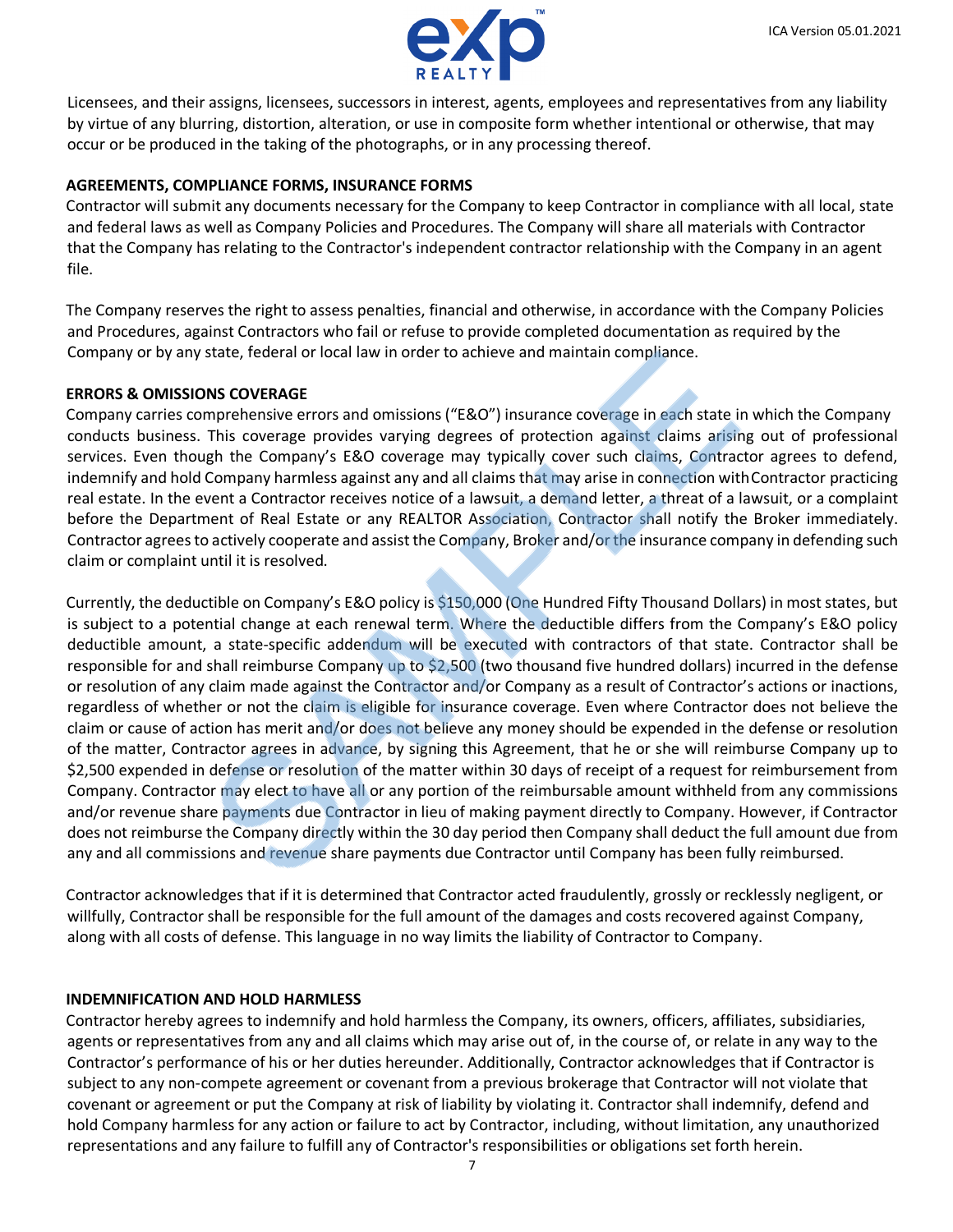

#### **LEADS UPON DEPARTURE**

It is Company's policy that upon departure from the Company a Contractor who is remaining in the real estate brokerage business ("Departing Agent"), Company shall maintain and preserve the Departing Agent's database of leads ("Leads") in any of the company provided consumer relationship management applications) Contractor's accounts for a period of 30 days ("Preservation Period") measured from the date on which the Contractor formally exits the organization with Agent Services and Administration ("Exit Date").

If the Departing Agent would like to obtain a list of their Leads, then the Leads can be exported upon written request to eXp Realty's Technology and Technical Support at [support@exprealty.com](mailto:support@exprealty.com) (an "Export Request") provided the Export Request is received within the Preservation Period.

If Departing Agent does not provide an Export Request as set forth herein during the Preservation Period, then the Departing Agent's Leads are subject to forfeiture and deletion after the Preservation Period expires.

### **COVENANT OF COOPERATION**

In the event of any dispute, complaint, claim, or allegation concerning or involving Contractor, either directly or indirectly, Contractor agrees to cooperate fully and in good faith by providing documents, testimony and any other items or information that may be needed to respond to and defend a complaint, claim, or allegation. This covenant shall survive termination of this Agreement, whether voluntary and involuntary, and is without time limitations in its obligation. Contractor's breach of this provision shall constitute a material breach of this Agreement and Company shall be entitled to recover reasonable legal fees and costs expended or incurred as a result of Contractor's noncooperation.

### **EMERGENCY CONTACT INFORMATION AND CHANGE OF ADDRESS NOTIFICATIONS**

Contractor agrees to provide emergency contact information in case eXp Realty needs to get hold of someone on Contractor's behalf. Contractor agrees to update this information along with keeping current any personal information, including a change of address within 10 days of any change. Please provide the current information below:

| <b>Emergency Contact:</b>   |  |
|-----------------------------|--|
| Relationship to Contractor: |  |
| <b>Phone Number:</b>        |  |
| Email:                      |  |

### **WRITTEN CONTRACT AS CONSTITUTING ENTIRE AGREEMENT**

This Agreement, along with any and all addenda, exhibits, attachments and Company's Policies and Procedures identified in this Agreement, constitute the entire Agreement between the parties and are hereby expressly and specifically incorporated herein by reference in their entirety as if fully set forth in this Agreement. There are no verbal understandings or other agreements of any nature with respect to the subject matter hereof except those contained in this Agreement as set forth herein.

### **CONTRACT REVISIONS/MODIFICATIONS**

Certain portions of this Agreement may be modified from time to time by the Company in its sole discretion. Company will provide a minimum of seven days' notice of any material revision for review by Contractor by sending an email communication to the email address on file in Company's Enterprise system [\(www.expenterprise.com\)](https://www.expenterprise.com/) ("Enterprise"). For material changes, after the seven-day review period has elapsed, unless Contractor has notified the Company in writing that Contractor objects to the revisions, Contractor is deemed to have accepted all revisions. The Company strives to update the Policies and Procedures manuals bi-annually in May and November, as needed, but may be updated at any time necessary. Contractor will receive timely communications from Company regarding any such Policy & Procedures update. However, it is the Contractor's responsibility to remain informed of and familiar with the most current version of the Company's Policies and Procedures at all times.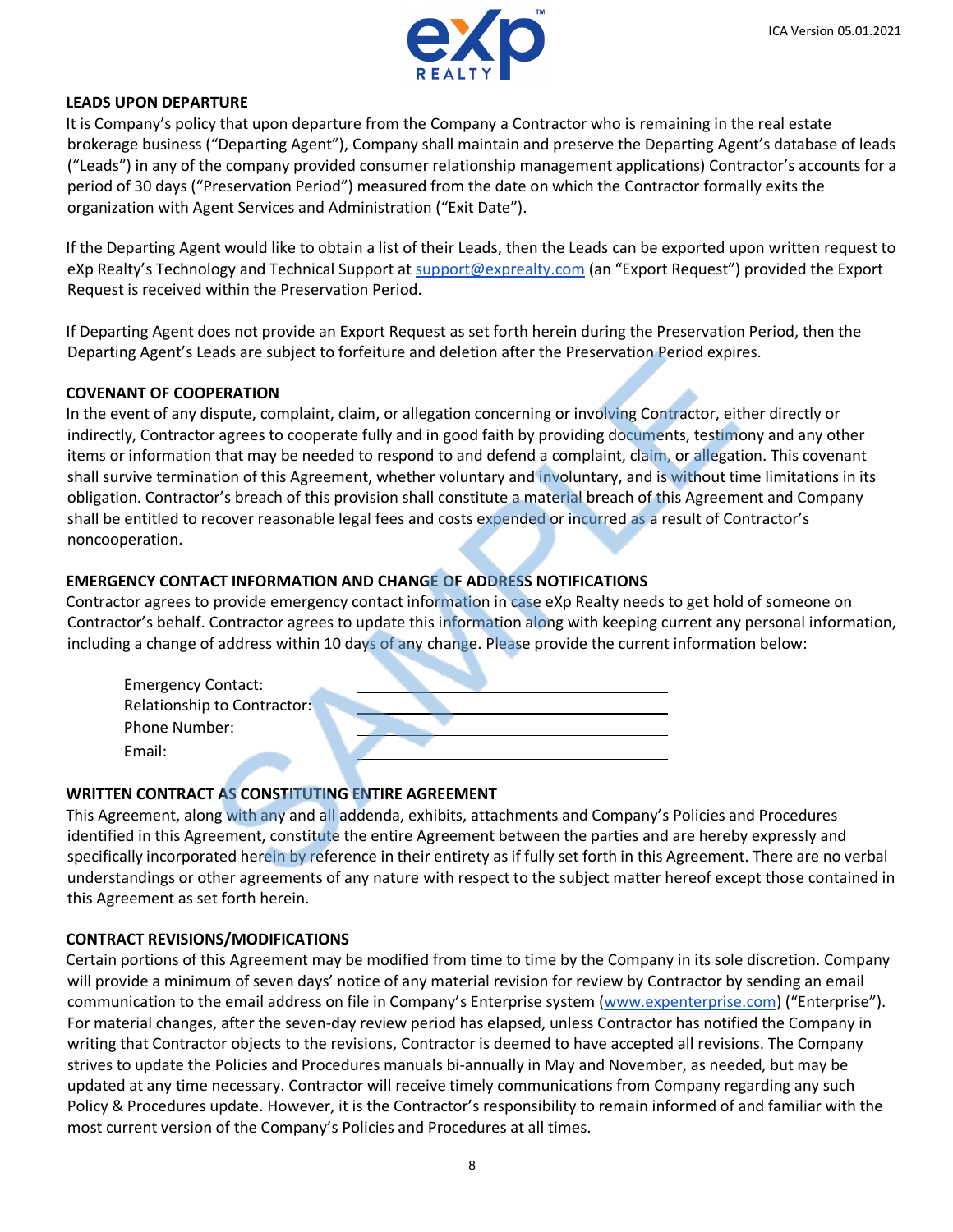

If Contractor fails to provide an email address in Company's Enterprise system, or fails to provide Company with notice of changes to Contractor's email address, to the extent Company is required to provide notice of amendment by email, Company's notice of amendment will nonetheless be effective upon the date Company attempts to send the amendment to Contactor at an email address that is the last known email address to Company of Contractor.

It is the Contractor's responsibility to remain informed at all times of his or her responsibilities and obligations under the most current version of the Company's ICA.

### **NOTICE**

Delivery of all notices and documentation shall be in writing and deemed delivered and received when: (i) sent via electronic mail to the email address on file in Company's eXp Enterprise system; or (ii) sent by mail to Contractor's address on file. Company's address for physical delivery of notices and documentation sent by Contractor is eXp Realty, ATTN: Legal Department, 2219 Rimland Dr., Suite 301, Bellingham, WA 98226.

### **BINDING EFFECT**

This Agreement shall be binding upon and inure to the benefit of the respective heirs, successors and assigns of the parties hereto.

### **GOVERNING LAW**

This Agreement and the rights of the parties hereunder shall be governed by and construed in accordance with the laws of the state in which the Contractor is licensed as a real estate agent and if Contractor is licensed in multiple states, then the laws of the state in which the Contractor is both domiciled and licensed.

### **MANDATORY BINDING ARBITRATION AND DISPUTE RESOLUTION**

### **A. Mediation in Advance of Arbitration**

- 1. The parties agree that any and all disputes, claims or controversies arising out of or relating to this Agreement shall be submitted to JAMS, a private alternative dispute resolution provider, or its successor, for mediation, and if the matter is not resolved through mediation, then it shall be submitted to JAMS, or its successor, for final and binding arbitration pursuant to the clause set forth in subparagraph A.5below.
- 2. Either party may commence mediation by providing to JAMS and the other party a written request for mediation, setting forth the subject of the dispute and the relief requested.
- 3. The parties will cooperate with JAMS and with one another in selecting a mediator from the JAMS panel of neutrals and in scheduling the mediation proceedings. The parties agree that they will participate in the mediation in good faith and that they will share equally in its costs.
- 4. All offers, promises, conduct and statements, whether oral or written, made in the course of the mediation by any of the parties, their agents, employees, experts and attorneys, and by the mediator or any JAMS employees, are confidential, privileged and inadmissible for any purpose, including impeachment, in any arbitration or other proceeding involving the parties, provided that evidence that is otherwise admissible or discoverable shall not be rendered inadmissible or non-discoverable as a result of its use in themediation.
- 5. Either party may initiate arbitration with respect to the matters submitted to mediation by filing a written demand for arbitration at any time following the initial mediation session or at any time following 45 days from the date of filing the written request for mediation, whichever occurs first ("Earliest Initiation Date"). The mediation may continue after the commencement of arbitration if the parties sodesire.
- 6. At no time prior to the Earliest Initiation Date shall either side initiate an arbitration or litigation related to this Agreement except to pursue a provisional remedy that is authorized by law or by JAMS rules or by agreement of the parties. However, this limitation is inapplicable to a party if the other party refuses to comply with the requirements of paragraph 3 above.
- 7. All applicable statutes of limitation and defenses based upon the passage of time shall be tolled until 15 days after the Earliest Initiation Date. The parties will take such action, if any, required to effectuate suchtolling.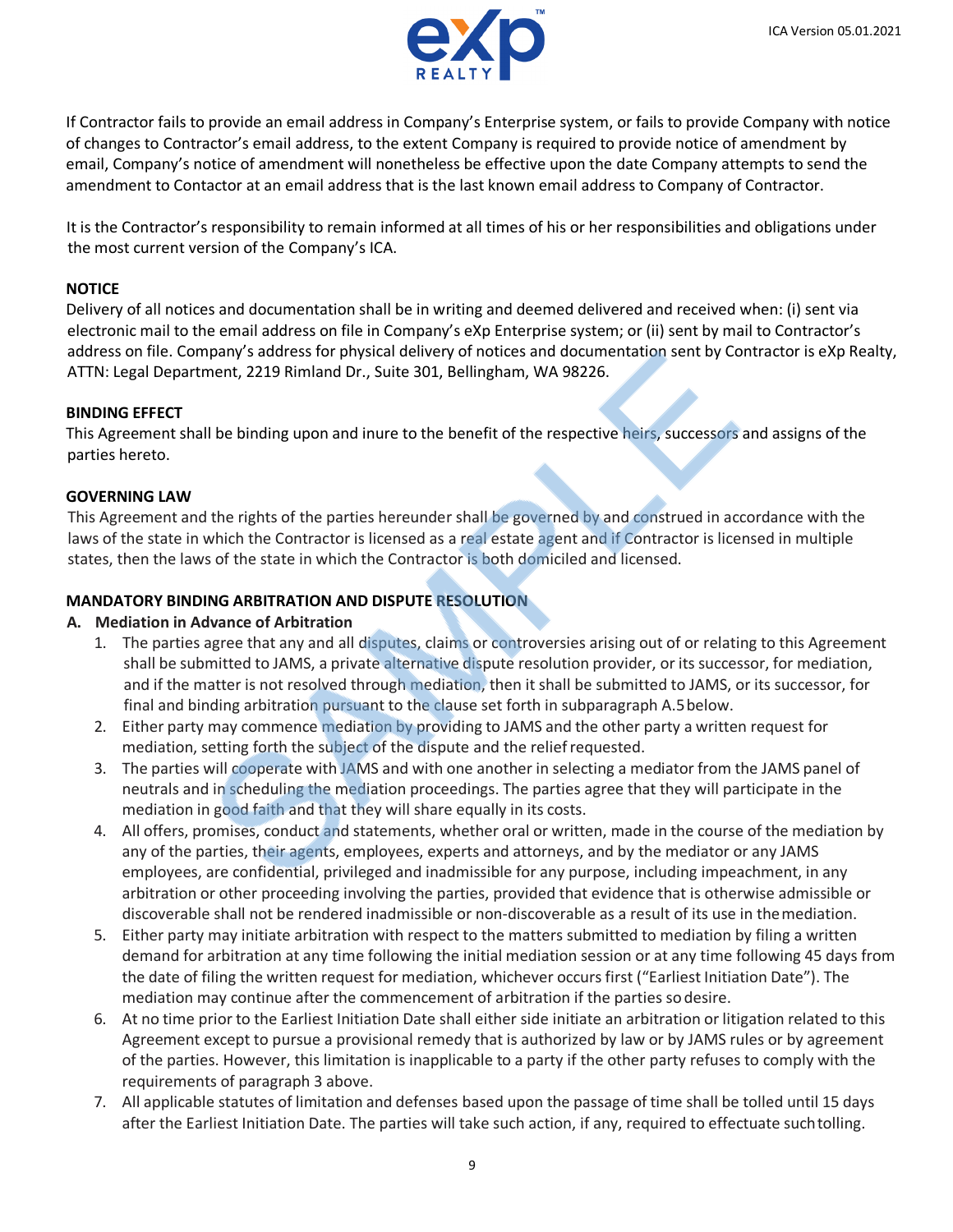

**B. Binding Final Arbitration; Appeal.** The parties to this Agreement agree that any dispute, claim or controversy arising out of or relating to this Agreement or the breach, termination, enforcement, interpretation or validity thereof, including the determination of the scope or applicability of this agreement to arbitrate, not resolved pursuant to paragraphs A, 1 through 7 above, shall be determined by arbitration in the state that issued the Contractor's real estate license, and if Contractor is licensed in more than one state then the state in which the transaction that is the subject of the dispute closed in, or if there is no applicable transaction, the state in which the agent was domiciled at the time the dispute arose, before three arbitrator(s). The arbitration shall be administered by JAMS pursuant to and in accordance with the expedited procedures in those rules or pursuant to JAMS' Streamlined Arbitration Rules & Procedures and which can be found at [www.jamsadr.com. J](https://www.jamsadr.com/rules-streamlined-arbitration/)udgment on the award may be entered in any court having jurisdiction. This clause shall not preclude parties from seeking provisional remedies in aid of arbitration from a court of appropriate jurisdiction. Of the three arbitrators, the Chair must previously have served as Chair or sole arbitrator in at least 10 arbitrations where an award was rendered following a hearing on the merits and one of the wing arbitrators must be an expert in the area of residential real estate brokerage transactions.

The aggrieved party must file and give written notice of any claim to the other party no later than the expiration of the statute of limitations (filing deadline) that the law imposes for the claim. Otherwise, the claim shall be null and void and deemed waived. The arbitrators shall apply the substantive law (and the law of remedies, if applicable) of the applicable state, or federal law, or both, as applicable to the claim(s) asserted. In the event of a dispute, the arbitrators shall decide which substantive laws shall apply. The arbitrators are authorized to award any remedy allowed by applicable law. The arbitrators shall issue a written and signed statement of the basis of their decision, including findings of fact and conclusions of law. **EACH PARTY, THEREFORE, ACKNOWLEDGES THAT IT IS WAIVING ANY RIGHT TO A TRIAL BY JURY.**

This Agreement and the rights of the parties hereunder shall be governed by and construed in accordance with the laws of the State in which the Contractor is licensed as a real estate agent and if Contractor is licensed in multiple states, then the laws of the state in which the transaction that was the basis of the dispute was located, or if there is no applicable transaction, the state in which the Contractor is domiciled at the time the dispute arose. Notwithstanding the provision in the preceding sentence with respect to applicable substantive law, any arbitration conducted pursuant to the terms of this Agreement shall be governed by the Federal Arbitration Act (9 U.S.C., Secs. 1-16).

The parties adopt and agree to implement the JAMS Optional Arbitration Appeal Procedure (as it exists on the effective date of this Agreement) with respect to any final award in an arbitration arising out of or related to this Agreement.

**C. Damages and Limitation of Liability.** In any arbitration arising out of or related to this Agreement, the arbitrator(s) are not empowered to award punitive or exemplary damages, except where permitted by statute, and the parties waive any right to recover any such damages. In any arbitration arising out of or related to this Agreement, the arbitrator(s) may not award any incidental, indirect or consequential damages, includingdamages for lost profits.

### **D. Class Action Waiver**

- 1. Company and Contractor agree that any and all claims pursued against each other will be on an individual basis, and not on behalf of or as a part of any purported class, collective, representative, or consolidated action. Both Company and Contractor waive their right to comment, become a party to or remain aparticipant in any group, representative, class collective or hybrid class collective or group action in any court, arbitration proceeding, or any other forum, against the other. The parties agree that any claim by or against Company or Contractor shall be heard in arbitration without joinder of parties or consolidation of such claim with any other person or entity's claim, except as otherwise agreed to in writing by Company and Contractor. This class action waiver shall supersede any contrary agreements, statements or rules in the JAMS rules.
- 2. The waiver of class action claims and proceedings is an essential and material term of this arbitration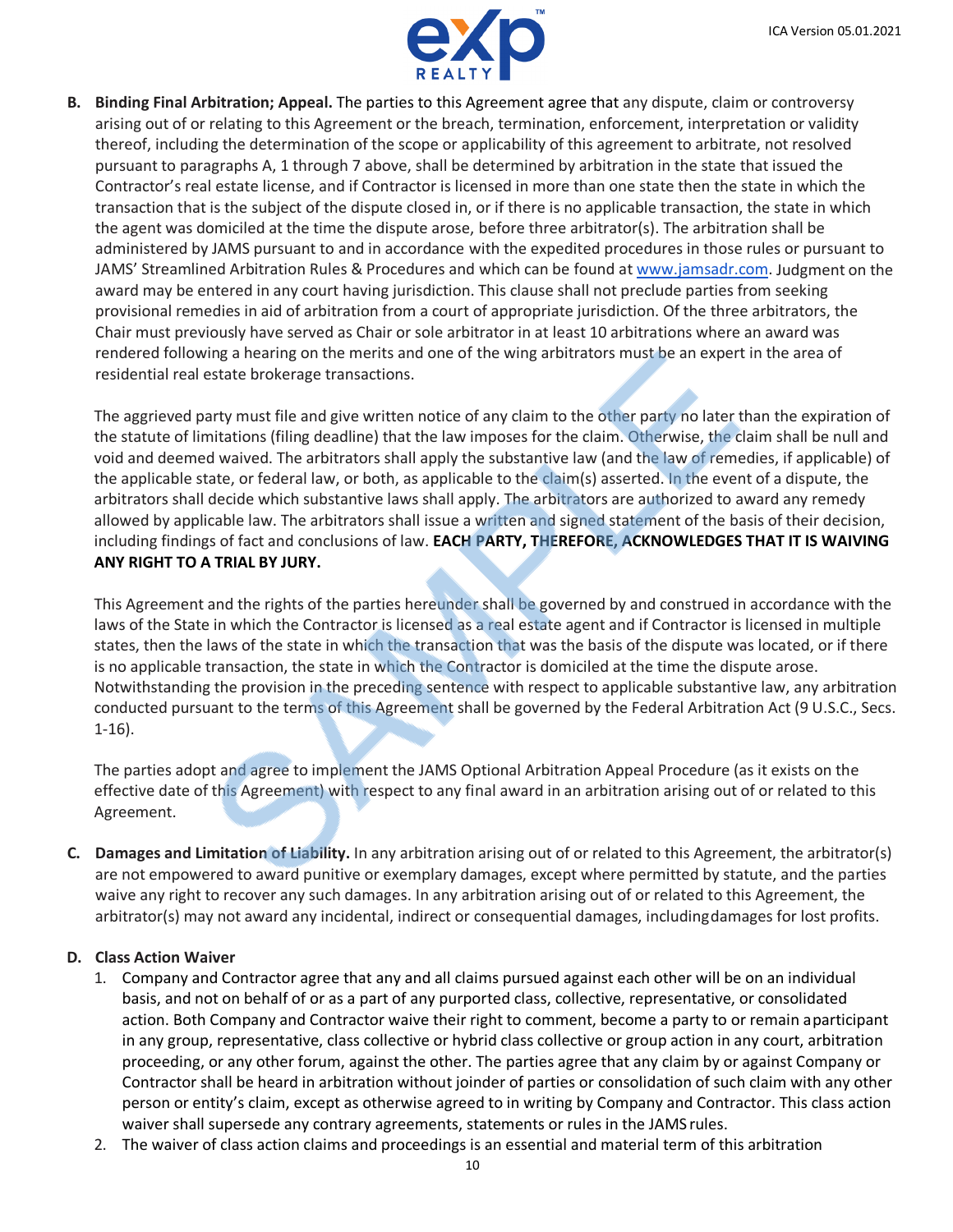

agreement in this section, and the parties agree that if it is determined that the waiver in this section is prohibited or invalid in its entirety in a case in which a class action, representative action or similar allegations have been made, then the remainder of this section shall also be void. If however, some, but not all, of the waivers are found to be unenforceable for any reason in a case in which class action, representative action or similar allegations have been made, the Contractor's individual claims shall be decided in arbitration. Any class action, representative action or similar action as to which the class action waiver in the paragraph is found to be unenforceable shall be decided in court and not in arbitration.

- **E. Fees and Costs to Prevailing Party.** In any arbitration arising out of or related to this Agreement, the arbitrator(s) shall award to the prevailing party, if any, the costs and attorneys' fees reasonably incurred by the prevailing party in connection with the arbitration. If the arbitrator(s) determine a party to be the prevailing partyunder circumstances where the prevailing party won on some but not all of the claims and counterclaims, the arbitrator(s) may award the prevailing party an appropriate percentage of the costs and attorneys' fees reasonably incurred by the prevailing party in connection with the arbitration.
- **F. Confidentiality.** The parties shall maintain the confidential nature of the arbitration proceeding and the Award, including the Hearing, except as may be necessary to prepare for or conduct the arbitration hearing on the merits, or except as may be necessary in connection with a court application for a preliminary remedy, a judicial challenge to an award or its enforcement, or unless otherwise required by law or judicial decision.

## **ATTORNEYS FEES**

In the event of any legal or equitable action, including any appeals, which may arise hereunder between or among the parties hereto, the prevailing party shall be entitled to recover reasonable attorneys fees and costs. Attorneys fees shall also include hourly charges for paralegals, law clerks and other staff members operating under the supervision of an attorney.

### **SEVERABILITY**

The invalidity or unenforceability of any portion of this Agreement shall not affect the remaining provisions and portions thereof.

### **HEADINGS**

The paragraph headings contained herein are for convenience of reference only and are not to be used in the construction or interpretation hereof.

### **INTERPRETATION**

Any ambiguities in this Agreement will not be strictly construed against the drafter of the language concerned, but will be resolved by applying the most reasonable interpretation under the circumstances, giving full consideration to the intentions of the parties at the time of contracting. Unless the context requires otherwise, all references to the singular include the plural and the plural the singular, and words importing any gender include the other genders and gender neutrality.

## **CONTRACTOR UNDERSTANDS ARBITRATION & WAIVER AGREEMENTS**

Contractor represents and acknowledges that he or she understands the meaning and effect of the arbitration waiver and agreements in this Agreement and has been provided a reasonable time and opportunity to consult with his or her own legal counsel regarding the same.

[Signature Block On Next Page.]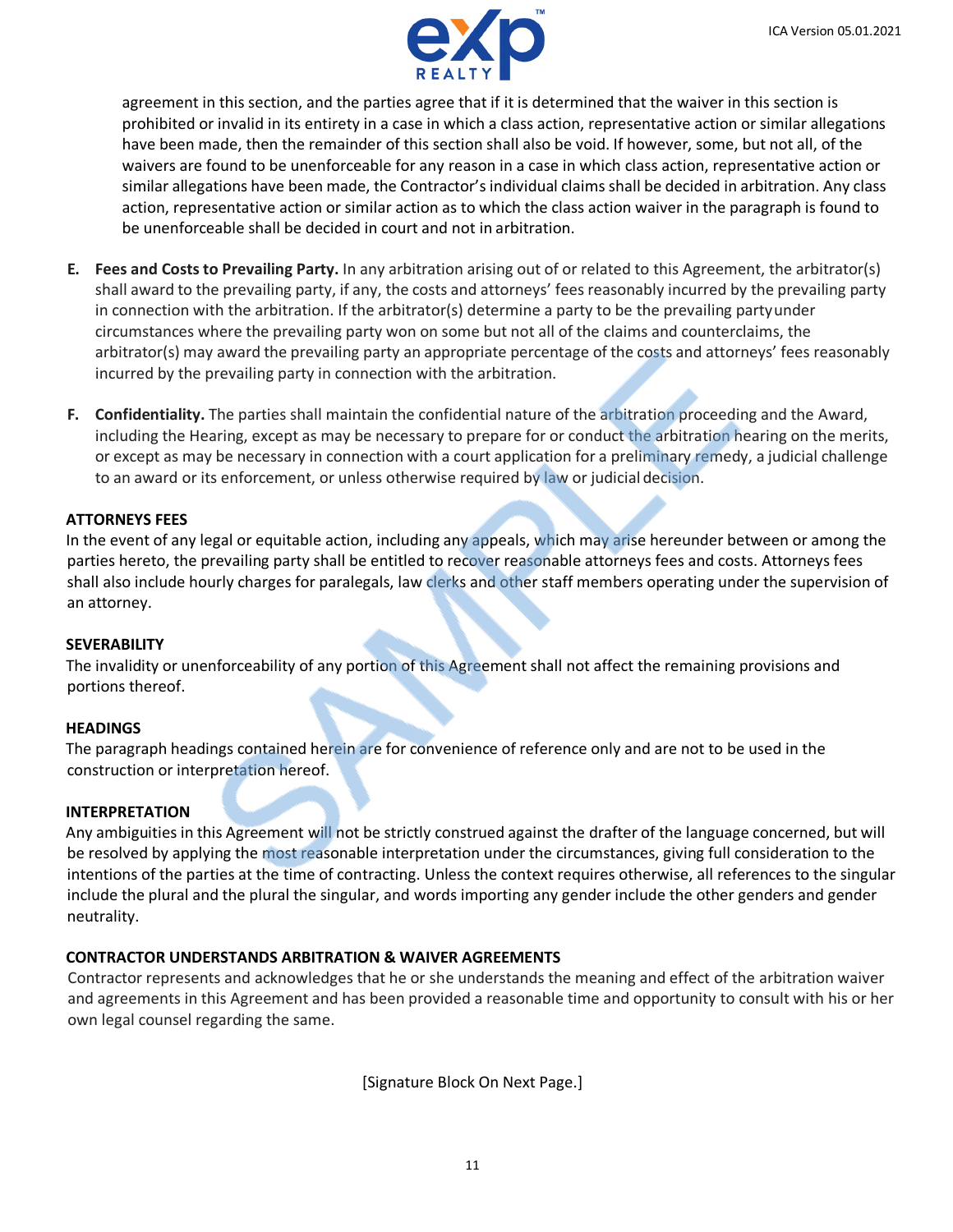

This agreement is effective as of the date of the Contractor's signature and shall remain in effect until its termination according to the TERMINATION section of this Agreement.

IN WITNESS WHEREOF, the parties have caused this Agreement to be duly executed as follows:

| Contractor |           |      |
|------------|-----------|------|
|            | Name      |      |
|            | Signature | Date |
| Company    |           |      |
|            | Name      |      |
|            | Signature | Date |
|            |           |      |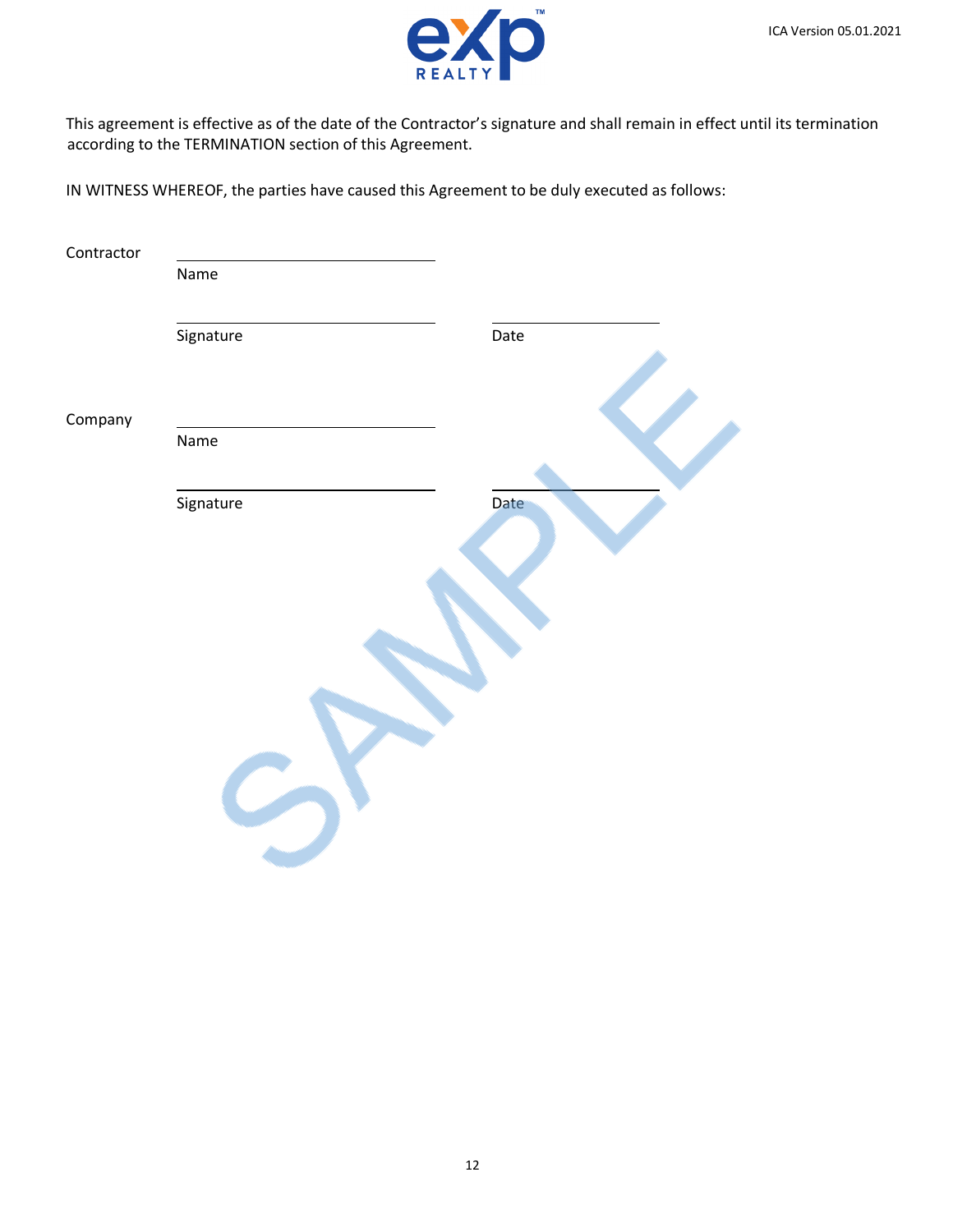

## **Addendum A: Current Fee & Commission Schedule**

**Sign-Up Fee:** \$149, includes first month's Cloud Brokerage Fee.

**Cloud Brokerage Fee:** \$85 per month, includes access to all platforms.

**Payment/Funding Source: Both a primary and a secondary/backup electronic funds transfer funding source, one of which must be an Automatic Clearing House (ACH) source, for payment of any and all recurring and non-recurring fees and amounts due from Contractor under this ICA must be on file and kept current.Unused portions of any fees previously paid will not be credited/prorated. Unpaid fees, charges, repayments, and any other amounts Contractor owes to Company can and will be deducted directly from any and all of Contractor's pending and future earnings that would otherwise be payable to Contractor by eXp Realty.**

**Broker Review Fee:** \$25 per Transaction. All Transactions (defined below) will include a Broker Review Fee taken as a charge against the Contractor Dollar Amount (defined below) and shall be deducted from all closings, excluding all referrals, Broker Price Opinions ("BPO's"), and leasing/rental commissions under \$1,000 Gross Commission Income (defined below) to Company.

**Risk Management Fee:** \$40 per Transaction. All Transactions will include a Risk Management Fee taken as a charge against the Contractor Dollar Amount and shall be deducted from all closings, excluding all referrals, BPO's, and leasing/rental commissions under \$1,000 Gross Commission Income to Company. The annual per eXp Agent cap on payment of Risk Management Fees for non-commercial Transactions is \$500. Commercial Transactions do not have a Risk Management Fee cap.

All fees are non-refundable. Sales tax laws and regulations for each state determine if a fee is subject to sales tax. If applicable, sales tax is applied as a separate line item on Contractor's statement.

### **COMMISSIONS ON TRANSACTIONS**

Contractor shall be entitled to a commission on sales, rental/lease transactions, broker price opinions ("BPOs") and referrals (collectively "Transactions") as follows: income retained by the Company after referrals and concessions, but prior to commission split ("Gross Commission Income"), shall be split at the rate of 80% to Contractor ("Contractor Dollar Amount") and 20% to Company ("Company Dollar") on all Transactions closed by the Contractor.

Should any Transaction be subject to any state or local taxes, the 80/20 commission split will be calculated after the tax is deducted.

Personal Transactions: A Personal Transaction is any Transaction for which Contractor has an ownership interest in the subject property, whether through Contractor's own name, a spouse's name, or a business entity or revocable trust that is owned and/or controlled by Contractor and/or Contractor's spouse.

- Personal Transactions will carry a \$250 Transaction Fee, plus Broker Review and Risk Management Fees. For eXp Agents in the Mentor Program, please see the Mentor Program Agreement for rules and fees involved in a Personal Transaction.
- Personal Transaction commissions are not included in Revenue Share Plan calculations.
- Contractor may exempt up to three Personal Transactions per anniversary year.
- Contractor must be in Good Standing with the Company (current on fees and/or amounts owed, etc.).
- Contractor's name, Contractor and/or Contractor's Spouse's business or trust name, or Contractor'sspouse's name must be on the title.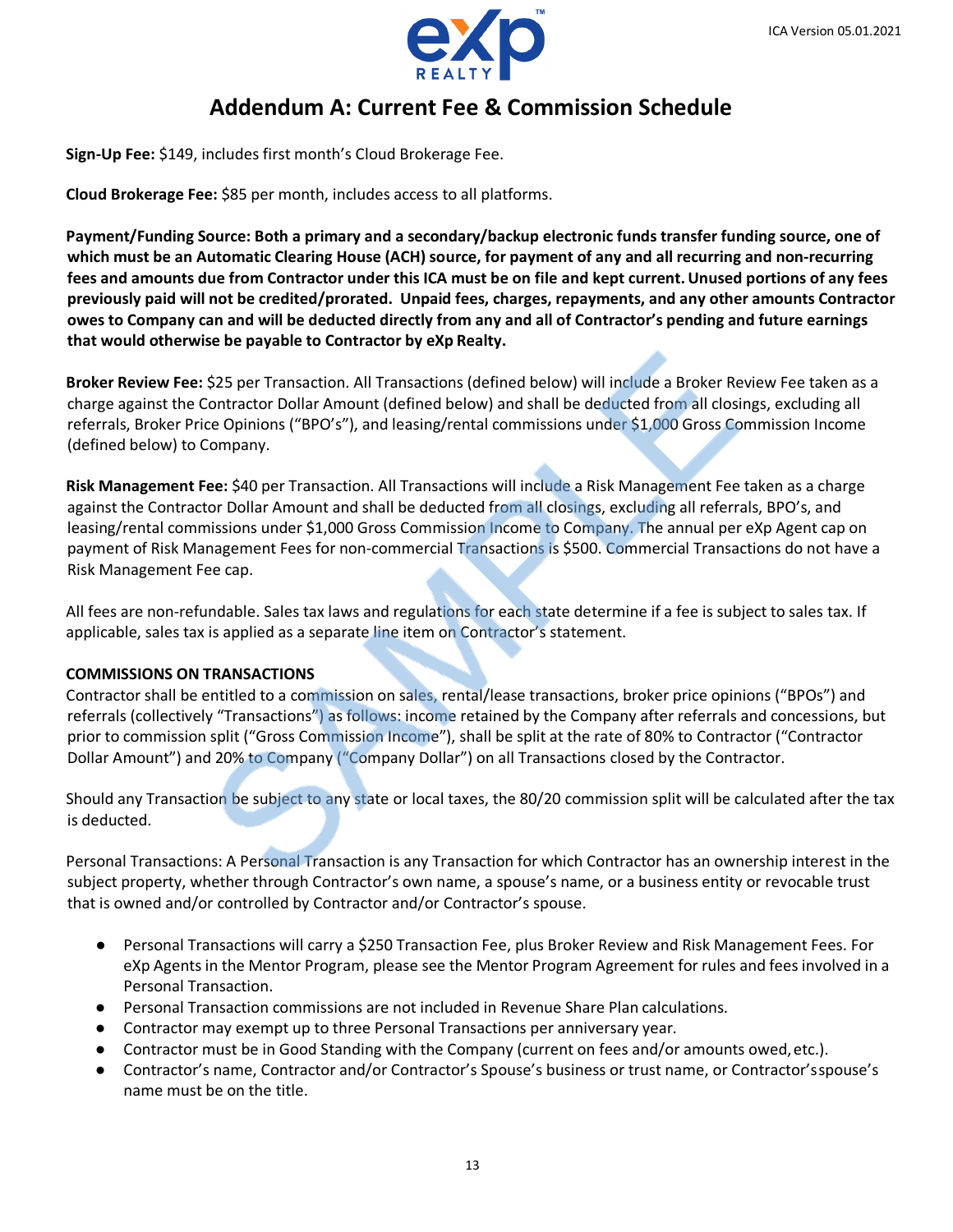

### **COMPANY CAP**

The first day of the calendar month following the Join Date shall be known annually as the "Anniversary Date." If the Company Dollar reaches \$16,000 since the last Anniversary Date, the Contractor will be in a "Capped Status" until the next Anniversary Date. When Contractor is in a Capped Status, the Company will no longer retain 20% of the commission received by the Company from Contractor's Transactions. Instead, the Company will assess a "Capped Status Transaction Fee" of \$250 per Transaction, up to \$5,000 per anniversary year, at which point the Capped Status Transaction Fee is reduced to \$75 per Transaction for the remainder of Contractor's anniversary year. **Because the Capped Status Transaction Fee is "per Transaction" and not "per agent," Capped Status Transaction Fee are always split between agents on a transaction equal to the percentage of commission each agent earns.** Revenue Share (see Addendum B) will not be paid out on Transactions consummated by Contractors in a Capped Status. Capped Status Transaction Fees will be in addition to all other deductions and fees authorized by this Agreement.

Similar to the Minimum Company Dollar Rule outlined below, Contractor shall pay the lesser of either the applicable Capped Status Transaction Fee (\$250 or \$75), or 20% of at least a 3% commission. This applies to both sides of a Transaction closed by an eXp Agent/Contractor in a Capped Status, both listing and buying, unless the eXp/Contractor Agent is in a Single Agent Dual Agency transaction. In Single Agent Dual Agency, the eXp Agent/Contractor is charged one Capped Status Transaction Fee per sale, not per side.

As stated above, Capped Status Transaction Fees are assessed on a per Transaction basis. In the case of multiple eXp Agents on a Transaction side, the appropriate transaction fee shall be split out in accordance with the percentages used in the applicable Disbursement Agreement.

Example : If Contractor A and Contractor B, both in a Capped Status, both represented the buyer in a sale and Contractor A received 60% of the commission and Contractor B received 40% of the commission, Contractor A would pay \$150 (60% of the \$250) of the Capped Status Transaction Fee and Contractor B would pay \$100 (40% of the \$250) of the Capped Status Transaction Fee.

In the example above, the \$250 Capped Status Transaction Fee would be reduced to \$75 once Contractor has paid a total of \$5,000 in Capped Status Transaction Fees as described above. Each Contractor will pay the percentage of their respective Capped Status Transaction Fee amount, if any, if the Contractors have different applicable Capped Status Transaction Fee amounts.

### **MINIMUM COMPANY DOLLAR RULE**

Company Dollar on listing-side sale commissions below 3% of the closed selling price will be subject to a minimum of \$500 or the regular 20% split based on 3% of the closed selling price, whichever is lower.

*Example A: 2% listing commission on \$100,000 sale = \$2,000. 20% = \$400.*

*Minimum: 3% listing commission on \$100,000 sale = \$3,000. 20% = \$600 Take the lower of \$600 or \$500. Company Dollar = \$500, Agent gets \$1,500.*

*Example B: 2% listing commission on \$60,000 sale = \$1,200. 20% = \$240. Minimum: 3% listing commission on \$60,000 sale = \$1,800. 20% = \$360 Take the lower of \$360 or \$500. Company Dollar = \$360, Agent gets \$840.*

*NOTE: The Minimum Company Dollar Rule applies to listing transactions only, because the Contractor does not always have the opportunity to set or control the commission received on other transaction types. We DO NOT mandate any fees or percentages that a Contractor must charge to his or her clients.*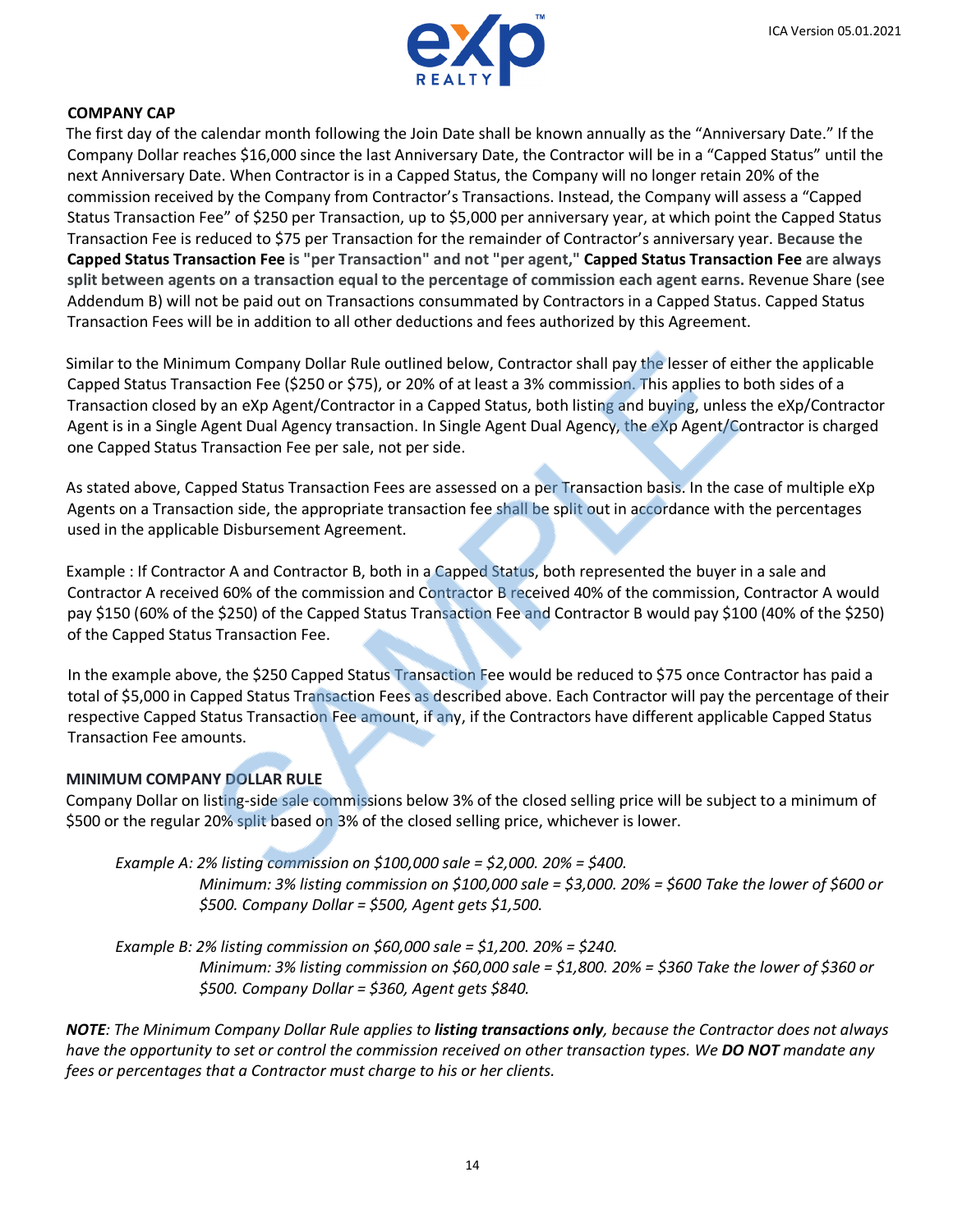



**Exempt: REO/HUD Listings and Short Sales** - All REO/HUD and Short Sale Listings with a defined non-negotiable listing commission rate are exempt from the Minimum Company Dollar Rule and will be paid out according to the Contractor's regular payment plan, per this Addendum A of the ICA.

**Exempt: All Other Commission Types** - The Minimum Company Dollar Rule only applies to listing-side sales commissions. Buyer-side commissions, residential leasing/rental commissions, referral commissions, fees for BPO's, and any other fees received are not subject to the Minimum Company Dollar Rule.

## **RETAINER FEES**

All fees, deposits, or monetary amounts requested from a client or potential client by Contractor which are designed to retain the professional real estate services of Contractor ("Retainer Fee") shall be paid directly to the Company and be subject to any applicable splits.

## **LATE FEES**

All payments billed to the agent from the Company for recurring payments, monthly Cloud Brokerage Fees, programs opted in, and any other fees billed or back-billed for reimbursement per written agreements and policies are due within 10 days from the date of billing.

Any billing that is more than 30 days past due will be assessed a minimum of \$25 interest per month or the maximum amount allowed under state law.

If a Contractor's account reaches 90 days past due/delinquent, the Company may terminate this Agreement pursuant to the Termination clause and any/all pending commission payments and/or revenue share payments shall be forfeited to the company

Contractor agrees to pay Company in full any past due fees upon demand. Company retains the right to deduct from payment of commissions, revenue share, funding source on file, or any other means necessary, any past due amounts of any kind, overpayments of commissions or revenue share and/or late fees assessed. Any unpaid balances shall be subject to collections and/or formal legal proceedings. Additionally, if Contractor has elected to participate in the 2015 Agent Equity Program as described in Addendum C, Contractor's participation will be temporarily suspended until Company has been paid in full.

*The Company reserves the right to adjust this fee schedule.*

Contractor

Name

Signature Date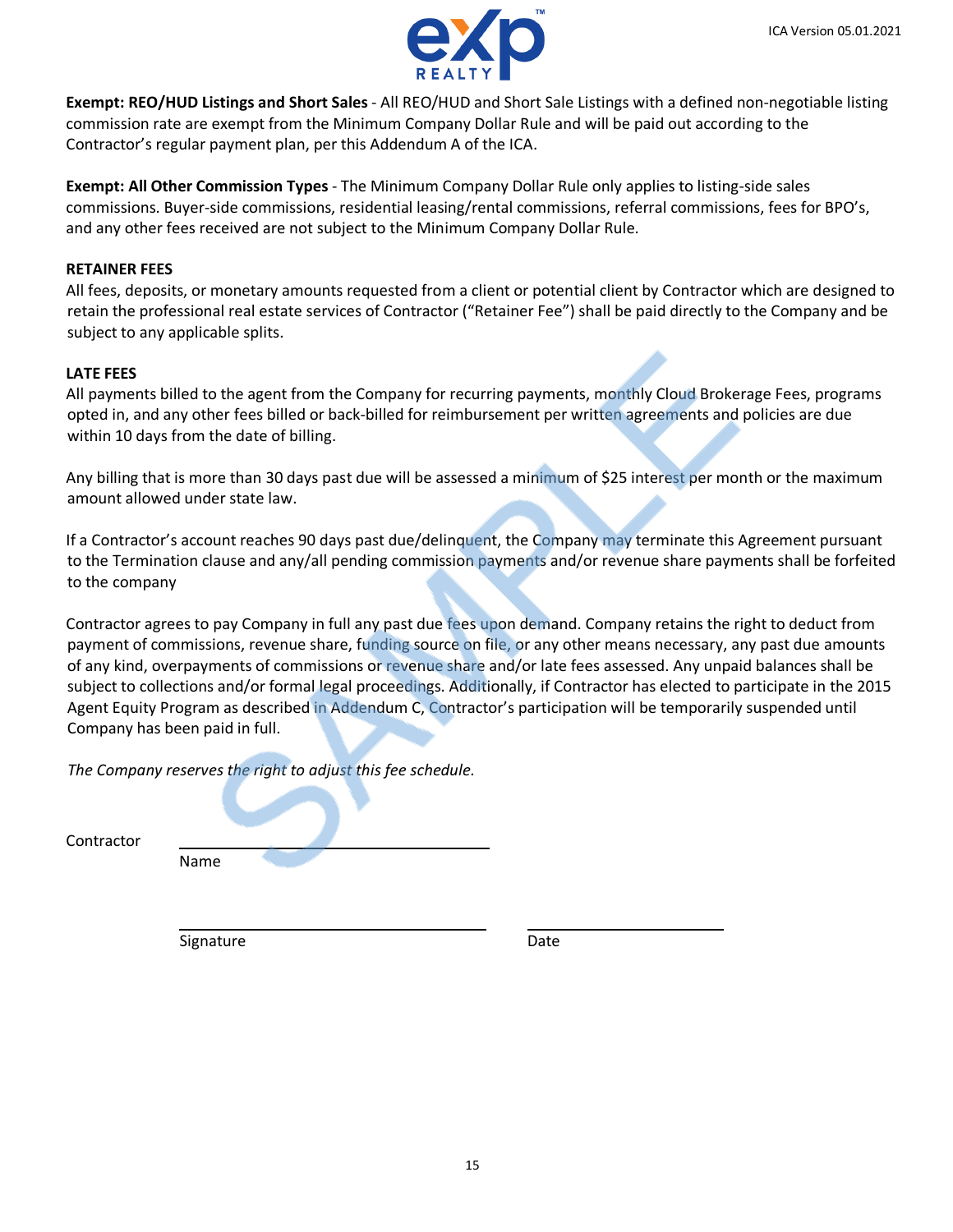

# **Addendum B: Sustainable Revenue Share Plan**

eXp Realty has a Sustainable Revenue Share Plan ("Revenue Share Plan") that all eXp Agents are automatically enrolled in which aims to pay out approximately 50% of Company Dollar to eXp Agents who help the Company's sales grow by attracting fellow agents to join its ranks. As explained in Addendum A, Company Dollar is the percentage of GCI, usually 20%, that the Company retains from commission earned on a Transaction.

## **DEFINITIONS**

**Adjusted Gross Commission Income:** Adjusted Gross Commission Income (AGCI) is the GCI adjusted by a factor to achieve 50% of the Company Dollar in the overall monthly Revenue Share Plan.

**Tier:** The hierarchy of eXp Agents that are sponsored in succession beginning with the Contractor and each group of eXp Agents thereafter, as follows:

- Contractor.
- Tier 1: the group of eXp Agents sponsored by the Contractor.
- Tier 2: the group of eXp Agents sponsored by Tier 1 eXp Agents.
- Tier 3: the group of eXp Agents sponsored by Tier 2 eXp Agents.
- Tier 4: the group of eXp Agents sponsored by Tier 3 eXp Agents.
- Tier 5: the group of eXp Agents sponsored by Tier 4 eXp Agents.
- Tier 6: the group of eXp Agents sponsored by Tier 5 eXp Agents.
- Tier 7: the group of eXp Agents sponsored by Tier 6 eXp Agents.

**Revenue Share Group:** A Contractor's Revenue Share Group consists of the eXp Agents he or she personally sponsors to join the sales ranks of the Company and those eXp Agents sponsored thereafter as a result of Contractor's original sponsorship(s).

**Qualifying Sale Transaction:** A Qualifying Sale Transaction is a Transaction that earns Company Dollar of at least \$200 and is not a Personal Transaction.

**eXpansion Share:** eXpansion Share is revenue share generated from AGCI received from Qualifying Sale Transactions closed by a Contractor's Revenue Share Group, and that is paid out to the Contractor in an amount that is based on the Tier group of the eXp Agent(s) who closed the Transaction(s). See the REVENUE SHARE PLAN CHART ("Revenue Share Chart") below for a breakdown of the amount of eXpansion Share paid for each Tier group.

**eXponential Share:** eXponential Share is revenue share generated from AGCI received from Qualifying Sale Transactions closed by a Contractor's Revenue Share Group, and that is paid out to the Contractor in an amount that is based on the Tier group of the eXp Agent(s) who closed the Transaction(s). In order to unlock eXponential Share earning potential beyond Tier 1, the Contractor must have the minimum number of Front-Line Qualifying Active agents (as defined below). See the REVENUE SHARE PLAN CHART ("Revenue Share Chart") below for a breakdown of the amount of eXponential Share paid for each Tier.

**Front-Line Qualifying Active (FLQA):** A Front-Line Qualifying Active agent is a licensed agent who has been personally sponsored into eXp Realty and that has been active and productive with the Company during the prior rolling sixmonth period by closing a minimum of Five Thousand Dollars (\$5,000) in Gross Commission Income. All FLQA agents are Tier 1 eXp Agents that have been directly sponsored by the Contractor; however, not all Tier 1 eXp Agents sponsored by Contractor are FLQA Agents.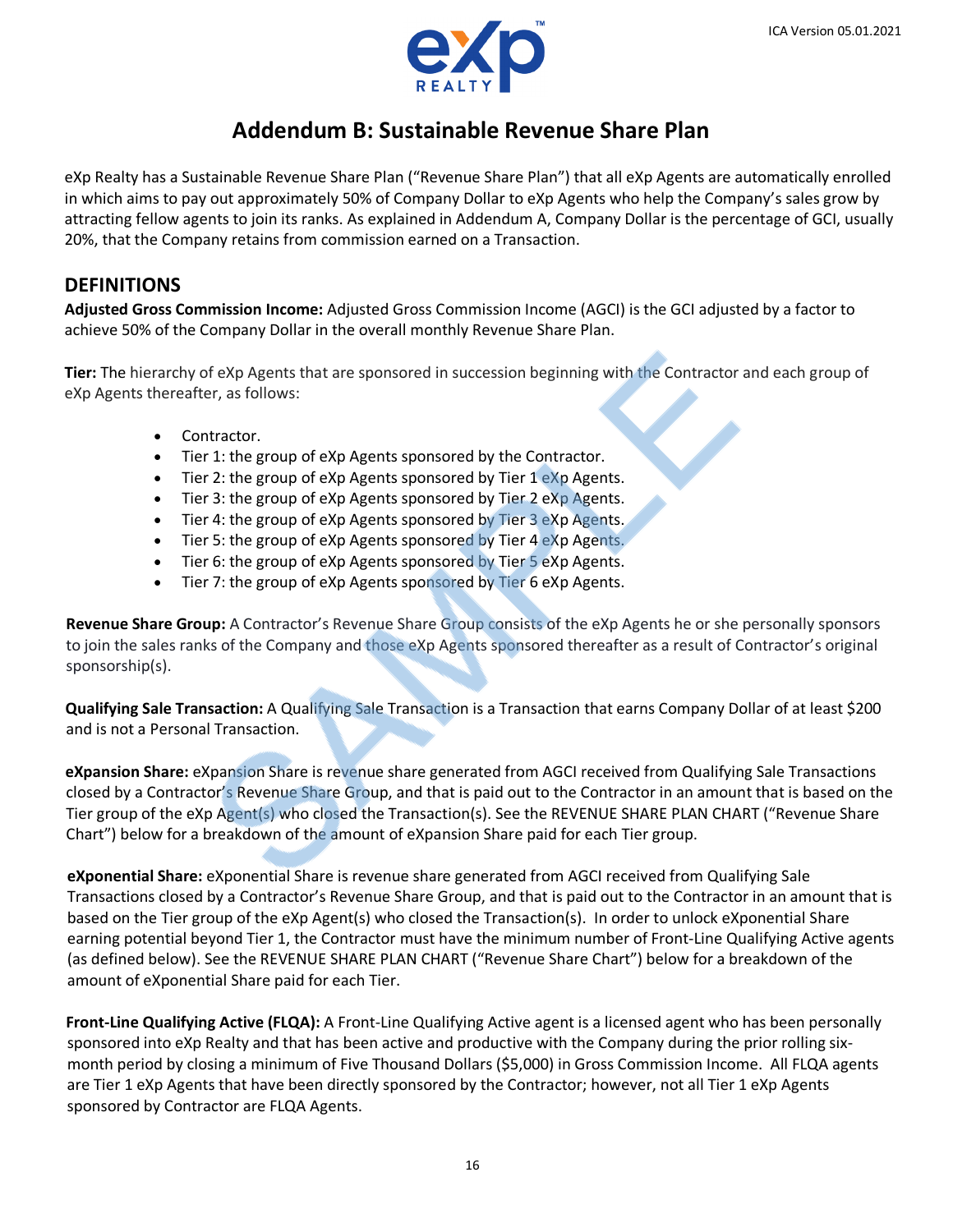

**Revenue Share Eligible:** For a Contractor to remain eligible to collect revenue share (also referred to as "Revenue Share Eligibility"), the Contractor must meet the following requirements:

- 1. Be in Good Standing;
- 2. Be current on any of the fees due such as Cloud Brokerage Fee, etc., and not be past due on other outstanding invoices with the Company; and
- 3. Be current in all association fees, MLS dues and/or mandatory market-based fees, if applicable.

**Revenue Share Grace Period:** The Revenue Share Grace Period (also referred to as the "Grace Period") is a one hundred eighty (180) day period that begins with the day following the date that an eXp Agent satisfies the Revenue Share Grace Period Productivity Requirement, during which time the eXp Agent will be classified as an FLQA agent for his or her sponsor.

**Revenue Share Grace Period Productivity Requirement:** A new eXp Agent satisfies the Revenue Share Grace Period Productivity Requirement (also referred to as the "Productivity Requirement") when he/she closes a minimum of Five Thousand Dollars (\$5,000) in Gross Commission Income.

**Vested:** Subject to certain qualifications and conditions, a Contractor that is Vested in the Revenue Share Plan continues to receive benefits payable thereunder.

**Affiliate with a competitor of Company:** For purposes hereof, "affiliates with a competitor of the Company" shall mean that the Contractor or Contractor's spouse or partner is an individual proprietor, partner, stockholder, officer, employee, director, consultant, agent, joint venturer, investor, lender, or in any other capacity, alone or in association with others, owning, managing, operating, controlling or participating in the ownership, management, operation or control of, or working for or permitting the use of his or her name by, a residential real estate brokerage other than eXp Realty.

**Straw Agent:** Straw Agents are agents who are not engaged in the business of selling real estate or engaged in the process of attracting other productive agents to join the Company and help grow company sales.

[This Space Intentionally Left Blank.]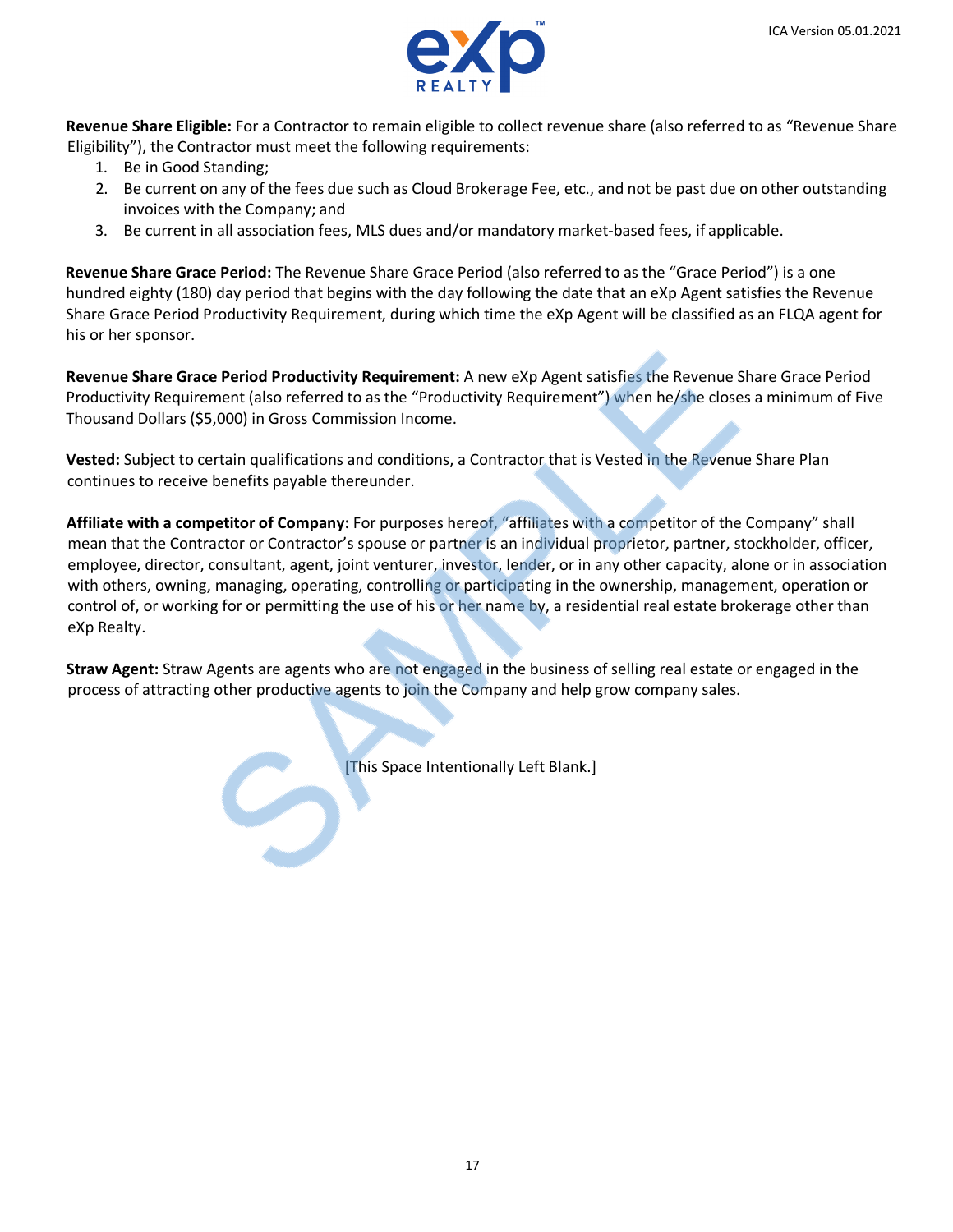

## **REVENUE SHARE EXPLAINED**

|                   | eXpansion       |            | eXponential Share<br>Tier 1 Front-line Qualifying Agents Count Needed |          |          |          |          |       | <b>Total % of AGCI</b><br>Paid on         |
|-------------------|-----------------|------------|-----------------------------------------------------------------------|----------|----------|----------|----------|-------|-------------------------------------------|
|                   | Share           | $0$ to $4$ | 5 to 9                                                                | 10 to 14 | 15 to 19 | 20 to 24 | 25 to 39 | $40+$ | <b>Transactions in</b><br>Each Tier Group |
| Tier 1            | $\qquad \qquad$ | 3.5%       | 3.5%                                                                  | 3.5%     | 3.5%     | 3.5%     | 3.5%     | 3.5%  | 3.5%                                      |
| Tier 2            | 0.2%            | -          | 3.8%                                                                  | 3.8%     | 3.8%     | 3.8%     | 3.8%     | 3.8%  | 4.0%                                      |
| Tier 3            | 0.1%            |            |                                                                       | 2.4%     | 2.4%     | 2.4%     | 2.4%     | 2.4%  | 2.5%                                      |
| Tier <sub>4</sub> | 0.1%            |            |                                                                       |          | 1.4%     | 1.4%     | 1.4%     | 1.4%  | 1.5%                                      |
| Tier 5            | 0.1%            |            |                                                                       |          |          | 0.9%     | 0.9%     | 0.9%  | 1.0%                                      |
| Tier 6            | 0.5%            |            |                                                                       |          |          |          | 2.0%     | 2.0%  | 2.5%                                      |
| Tier 7            | 0.5%            | -          |                                                                       |          |          |          |          | 4.5%  | 5.0%                                      |

The Revenue Share Plan is paid out as a percentage of AGCI which is the GCI adjusted by a factor and calculated each month in an effort to achieve and pay out 50% of Company Dollar in the overall monthly Revenue Share Plan in the form of revenue share. Actual payouts on individual Transactions can be higher or lower than the 50% payout target depending on how many FLQAs are counted on each Tier.

As a Contractor encourages fellow active and productive agents to join the ranks of the Company and the Contractor is named as the sponsor of those new eXp Agents, the Contractor will begin earning the standard Tier 1 3.5% of AGCI revenue share amount on the Qualifying Sale Transactions of the Contractor's Tier 1 group of eXp Agents. As the Contractor's Tier 1 group of eXp Agents (Contractor's direct sponsored agents) become sponsors themselves of more new eXp Agents, each new eXp Agent added to the Contractor's Revenue Share Group can potentially expand and unlock the Contractor's ability to earn more revenue share in two different ways: 1) eXpansion Share; and 2) eXponential Share.

Illustration: Contractor directly sponsors 15 new eXp Agents (Tier 1 group), who in turn sponsor 25 more new eXp Agents (Tier 2), who in turn sponsor 40 more new eXp Agents (Tier 3), who in turn sponsor 30 more new eXp Agents (Tier 4). Of the Tier 1 group of eXp Agents, 10 are classified as FLQA which unlocks Tiers 2 & 3 of eXponential Share for the Contractor. Contractor will now earn:

- 1. 3.5% of AGCI in eXponential Share on all Qualifying Sale Transactions of the 15 Tier 1 group of eXp Agents; and
- 2. 0.2% in eXpansion Share + 3.8% in eXponential Share, for a total of 4% of AGCI on all Qualifying Sale Transactions of the 25 Tier 2 group of eXp Agents; and
- 3. 0.1% in eXpansion Share + 2.4% in eXponential Share, for a total of 2.5% of AGCI on all Qualifying Sale Transactions of the 40 Tier 3 group of eXp Agents; and
- 4. 0.1% of AGCI in eXpansion Share on all Qualifying Sale Transactions of the 30 Tier 4 group of eXp Agents.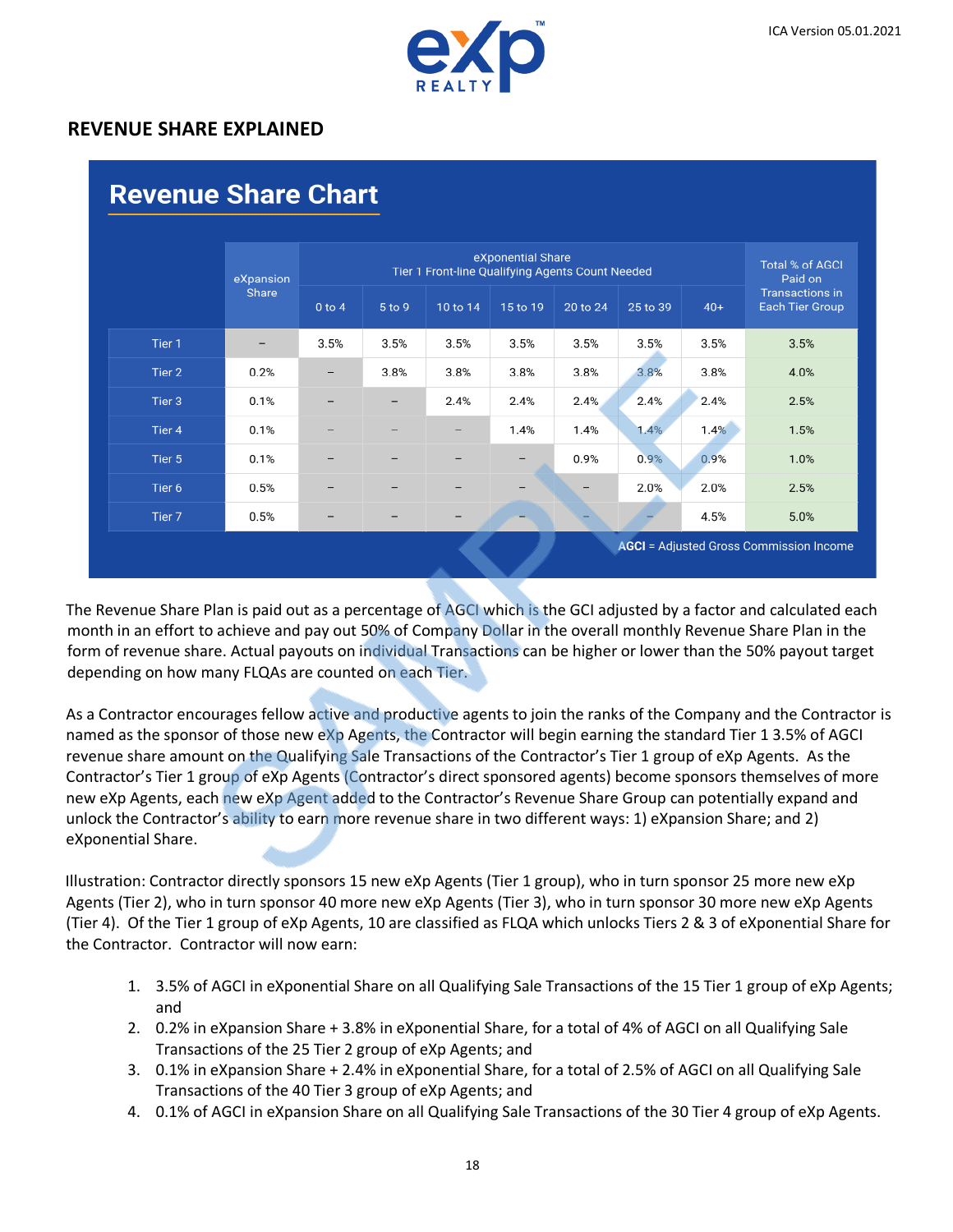

For all Company Dollar earned from Qualifying Sale Transactions of each of the eXp Agents in Contractor's Tier groups, the Contractor will receive revenue share from each of those Qualifying Sale Transactions as long as the eXp Agent that closed the Transaction is not in a Capped Status. This is because there is no Company Dollar from which to pay out revenue share that is retained from the Transactions of an agent who is in a Capped Status.

The Revenue Share Plan pays out a percentage of AGCI per Qualifying Sale Transaction of the Contractor's Revenue Share Group and pays in the calendar month following the closing of the Qualifying Sale Transactions by the Contractor's Revenue Share Group.

When an eXp Agent who is not Vested leaves the Company, the position that the departing agent held within other sponsors' Revenue Share Groups immediately becomes a Company position. The revenue share structure does not compress or roll up.

The Revenue Share Plan is funded entirely by the percentage of the Gross Commission Income that the Company retains on closed Transactions. Therefore, no revenue share dollars are paid out on any Transaction where the Contractor who consummated the Transaction was in Capped Status, as that term is defined in the ICA, or where no Company Dollar is earned.

### **Qualifications To Receive Revenue Share**

In order to be qualified to receive revenue share under both the eXpansion Share and the eXponential Share Contractor must be Revenue Share Eligible on the date when a Qualifying Sale Transaction closes, and Contractor's license must be active and affiliated with eXp Realty in every state that Contractor engages in activities requiring a real estate license.

### **Manipulating Revenue Share Plan Prohibited**

Contractor agrees that he or she will not attempt to manipulate the Revenue Share Plan by engaging in the practice of sponsoring Straw Agents. Additionally, Contractor shall not add any agent(s)'s name to transaction documentation who was not a true party to the Transaction solely for the purpose of artificially qualifying that eXp Agent as an FLQA. The Company shall have the right and sole discretion to determine who is considered a Straw Agent, and further reserves the right to terminate Contractors who are, in the sole discretion of the Company, determined to be Straw Agents and which would reduce the number of Front-Line Active Agents and/or Front-Line Qualifying Active Agents that an eXp Agent has directly caused to join Company.

The Company will also notify Contractor that it has released the licenses of the eXp Agent(s) that it believes are Straw Agents and review the recruiting practices of Contractor with Contractor.

If, after reviewing the recruiting practices with Contractor, Contractor continues to engage in, or appears to be engaged in, the practice of manipulating the Revenue Share Plan, Contractor may be restricted from sponsoring agents and/or released from the Company.

### **Revenue Share Vesting Policy**

To qualify for revenue share vesting, Contractor must satisfy the following conditions: 1) hold a current real estate license and be authorized to receive commissions; 2) be affiliated with the Company as a Contractor/real estate agent for not less than 36 consecutive months; and 3) and meet all requirements under the Revenue Share Eligible definition above for not less than 36 consecutive months.

Subject to meeting the qualification requirements above, the Contractor shall be considered Vested in the Revenue Share Plan's eXpansion Share and will continue to receive the benefits provided under the eXpansion Share even after Contractor disassociates from the Company. The Contractor's Vesting in the Revenue Share Plan's eXponential Share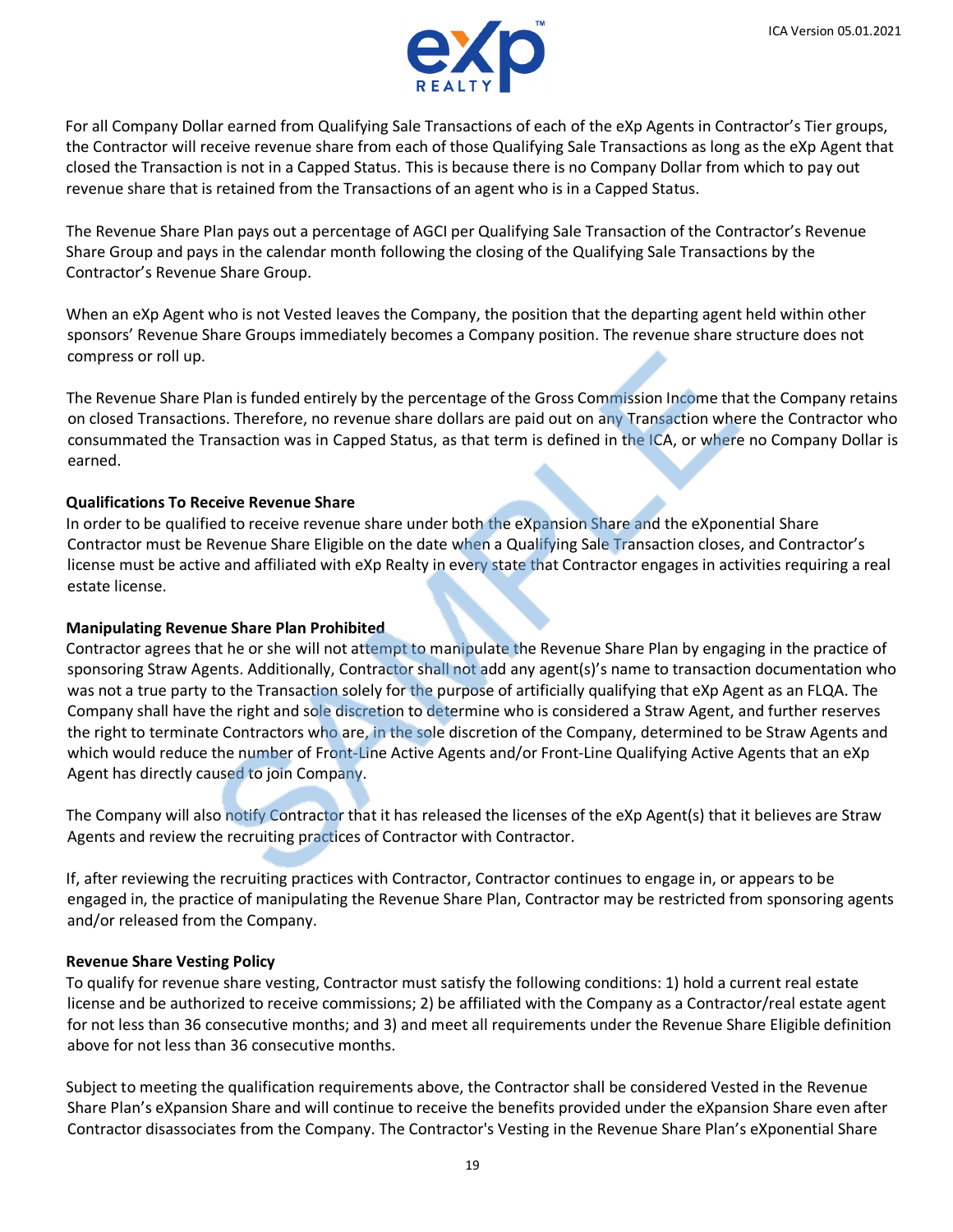

shall continue, as long as Contractor's real estate license is actively associated with a brokerage that is an affiliate of the Company and the Contractor does not Affiliate with a competitor of the Company.

Vested agents that are retired need to qualify in the jurisdiction they are domiciled in order to receive revenue share. In many states, revenue share is considered a distribution of real estate commission in which case one would need an active real estate license to continue to receive revenue share payments.

#### **Incapacitation Or Death of an eXp Agent**

In the event that Contractor is unable to carry out his or her work as a real estate agent and unable to engage in the process of attracting and supporting other productive agents into the Company due to Contractor's permanent incapacity or death, Contractor shall automatically be considered Vested in the Revenue Share Plan regardless of whether Contractor has met the second and third requirements to qualify for revenue share vesting as explained above. Any heir, legal representative or guardian of Contractor who is legally authorized to act on Contractor's behalf or Contractor's estate's behalf, may be substituted as the agent of record for Contractor in the Company Revenue Share Plan. For a plan of substitution to be approved, the proposed substitute must meet the following conditions, in the order in which they are listed: 1) be approved by the Company and the Company's Broker for the state where the substituting contractor will be licensed; 2) submit a written legal opinion from a duly licensed attorney in substitute's state of licensing that states that the plan of substitution contemplated complies with all applicable local, state and federal laws, rules and regulations; and 3) complete all application and onboarding steps to properly join Company as a duly licensed real estate agent within 12 months of the date of permanent incapacitation or death of Contractor. If the plan of substitution is approved and the substitute properly joins Company, the terms and conditions of the Revenue Share Vesting Policy shall then apply to the approved substitute.

Company is not required to approve a plan of substitution for a Contractor who was not in Good Standing with Company prior to the Contractor's permanent incapacitation or death.

The stated revenue share payout structure may be modified to allow the Company to better compete, attract and retain agents as well as to maintain a base level of profitability. Should a change to this Addendum B be made, Contractor shall be notified in accordance with contract revisions/modification section of the ICA.

The terms and conditions of this policy, or to the eXp Sustainable Revenue Share Plan, are subject to modification as determined by the Executive Management of the Company and/or the Board of Directors of eXp World Holdings, Inc. An explanation about revenue sharing calculations as well as other aspects of the Revenue Share Plan can be obtained by visiting the Company's Accounting Team in eXp World. The Company's long-term goal is to payout 50% of Company Dollar through the Sustainable Revenue Share System. Any modification to the Revenue Share model does not require future signatures from a recipient in order for a recipient to continue to receive revenue share under any new terms.

**Contractor** 

Name

Signature Date

\*\*In acknowledgment of certain contributions made to the Company's growth and infrastructure, the Company reserves the right to designate certain managing brokers, executives and key personnel as being in Good Standing with the Company notwithstanding any discrepancies that may exist from time to time between their own personal production and the criteria set forth in the ICA. In addition, such personnel may be deemed to be in Good Standing even though no monthly Cloud Brokerage Fee is assessed against such personnel.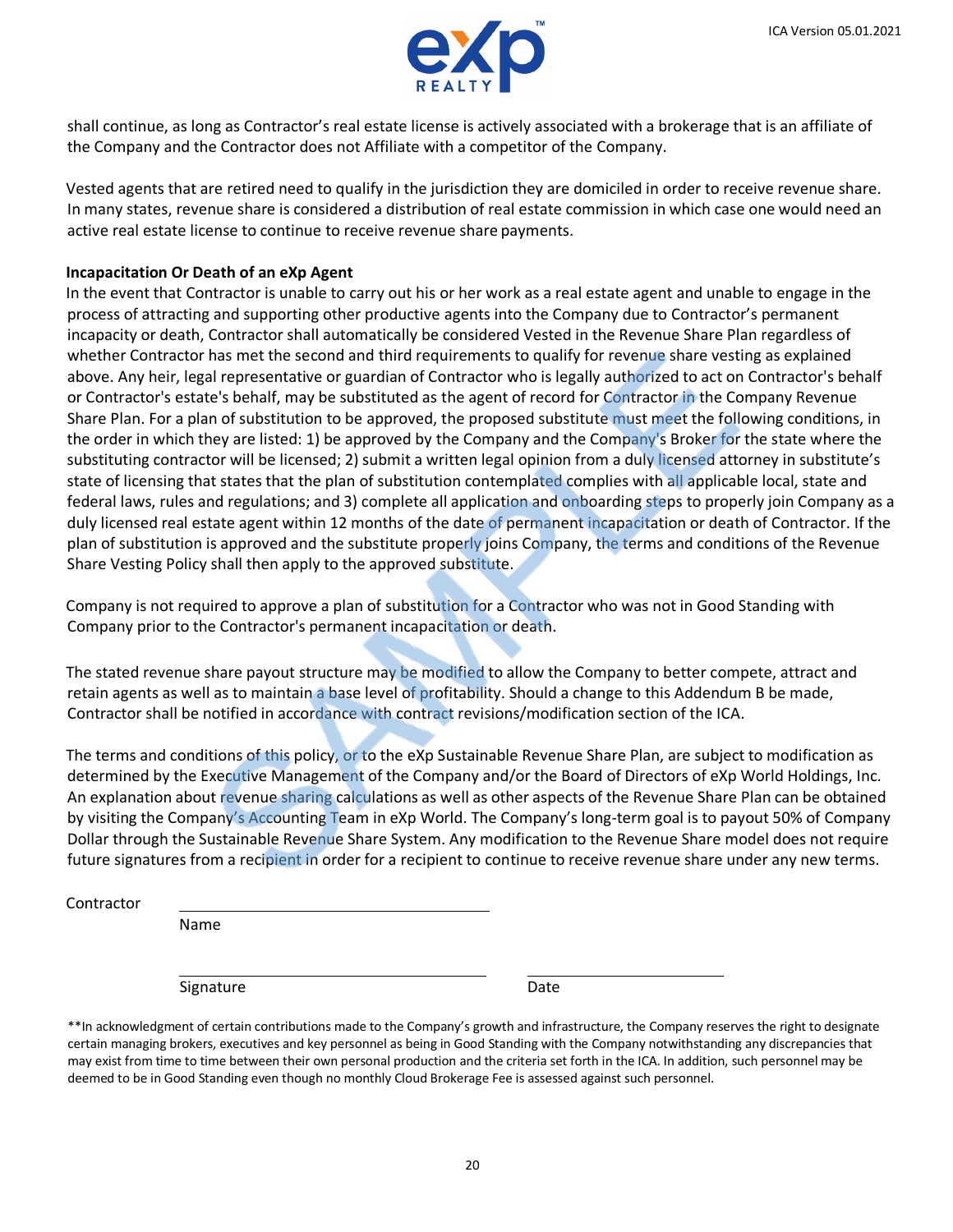

# **Addendum C: 2015 Agent Equity Program Participation Election Form**

eXp World Holdings, Inc. ("EXPI") previously adopted the 2015 Equity Incentive Plan, as adopted on March 12, 2015 and amended August 28, 2017 (the "Plan"). Pursuant to the Plan, EXPI created the 2015 Agent Equity Program (the "Program") to be administered at the board's discretion, and may issue shares of EXPI's common stock to the Company's agents and brokers who elect to participate ("Participant(s)") as payment of five percent (5%) of the commission compensation earned by a Participant.

**Eligibility:** All agents and brokers in Good Standing with the Company are eligible to participate in the Program.

**Issuance of Shares As Payment of Commission:** By submitting this Form of Election, Participant authorizes the Company to set aside five percent (5%) of Participant's net Contractor Dollar Amount (after splits, fees, and any other required withholdings) ("Shares for Payment") on Transactions which close in Participant's name, commencing with Transactions closing on or after Participant's Join Date.

**Price of Issued Shares:** All Shares for Payment on Transactions that close and the commission payment is received by Company by 5:00 PM Pacific Time on December 31, 2019, the price for shares issued under the Program shall be at a twenty percent (20%) discount to the fair market value of EXPI's common stock, as determined by the closing market price of EXPI's common stock on the last trading day of the month. Effective January 1, 2020, the price for shares issued under the Program shall be at a ten percent (10%) discount to the fair market value of EXPI's common stock, as determined by the closing market price of EXPI's common stock on the last trading day of the month.

**Issuance Date:** Shares under the Program shall be issued on the last trading day of the month during which the closing on the sales of any properties from which a Shares for Payment has been authorized results in an accumulated Shares for Payment of not less than \$250 USD (each a "Issue Date").

**Custody of Shares:** All shares issued under the Program shall initially be placed and held in an account created in Participant's name with Solium Financial Services LLC.

**Associated Costs:** Ownership of shares issued under the Program may come with associated costs imposed by third parties, including but not limited to, fees that may be imposed by a stockbroker, financial services broker of Participant's choosing, or others.

**Cancellation of Participation:** Any Participant may cancel his or her participation in the Program by providing email notification of cancellation ("Cancellation Notice") not less than thirty (30) calendar days prior to the next scheduled Issue Date. In order to be effective, Cancellation Notices must be sent to [stock@exprealty.com.](mailto:stock@exprealty.com.)

**Modification or Termination:** The Program is subject to modification or termination at the discretion of the Company's Board of Directors.

**Acknowledgments:** Participant understands that participation in this Program is subject to the terms and conditions contained in the Independent Contractor Agreement, in this Agent Equity Program Participation Election Form, in the Program itself, and in the Plan. Participant has read and fully understands both the Program and the Plan. By participating in the Plan, Participant agrees to be bound by the terms and conditions of the ICA, the Program and the Plan. By acceptance of this opportunity to receive shares, Participant consents to the electronic delivery of all related documents, including the Program, the Plan, any account statements and Plan prospectuses, as applicable, and all other documents that EXPI is required to deliver to its security holders (including, without limitation, annual reports and proxy statements) or other communications or information related to an investment in EXPI's stock. Electronic delivery may include the delivery of a link to a Company intranet or the internet site of a third party, the delivery of the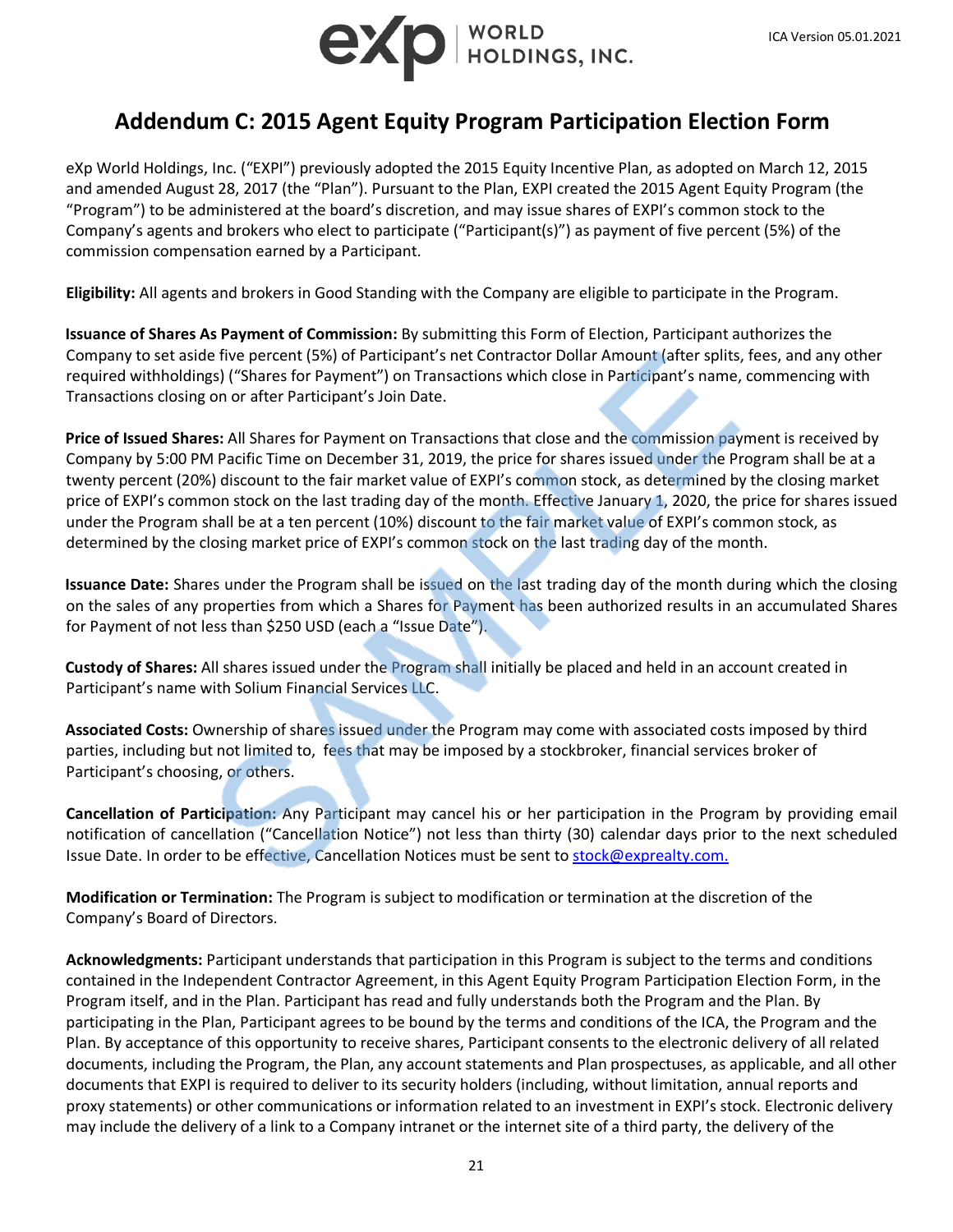

document via email or such other delivery determined at EXPI's discretion.

By signing this enrollment form, Participant certifies that he or she is of legal age in the state or country of his or her residence.

Participant, by signing this enrollment form, certifies that: Participant is not subject to backup withholding because (a) Participant is exempt from backup withholding, or (b) Participant has been notified by the Internal Revenue Service (IRS) that Participant is not subject to backup withholding, or (c) the IRS has notified Participant that Participant is no longer subject to backup withholding.

Participant, by signing this enrollment form, certifies that: Participant is receiving the shares solely for Participant's own account, and not for the benefit of any other person. Participant is being issued the shares solely for investment purposes and not with a view to distribution or resale, nor with the intention of selling, transferring or otherwise disposing of all or any part thereof for any particular price, or at any particular time, or upon the happening of any particular event or circumstance, except selling, transferring, or disposing of the shares, in full compliance with all applicable provisions of the Securities Act, the rules and regulations promulgated by the Securities and Exchange Commission thereunder, and applicable state securities laws.

Participant confirms that she or he has had the opportunity to ask questions of, and receive answers from, EXPI or any authorized person acting on its behalf concerning EXPI and its business, and to obtain any additional information, to the extent possessed by EXPI (or to the extent it could have been acquired by EXPI without unreasonable effort or expense) necessary to verify the accuracy of the information received by Participant.

Participant has carefully considered and has discussed (or accepts the responsibility to discuss) with its own legal, tax, accounting and financial advisors, to the extent the Participant has deemed necessary, the suitability of this investment and the transactions contemplated by this Agreement for the Participant's particular federal, state, provincial, local and foreign tax and financial situation and has independently determined that this investment and the transactions contemplated by this Agreement are a suitable investment for the Participant. Participant understands that it (and not EXPI) shall be responsible for Participant's own tax liability that may arise as a result of the receipt of the shares or the transactions contemplated by this Agreement.

Participant understands that participation in this Program does not change the at will nature of Participant's independent contractor consulting relationship with the Company.

## **NO AGENT, BROKER OR ELIGIBLE INDIVIDUAL SHALL BE DEEMED A PARTICIPANT UNLESS AND UNTIL SUBMITTING THIS COMPLETED FORM OF ELECTION.**

Please check the appropriate choice below and sign:

YES, I would like to participate in the Program

NO, I do not wish to participate in the Program at this time.

Contractor

Name

Signature Date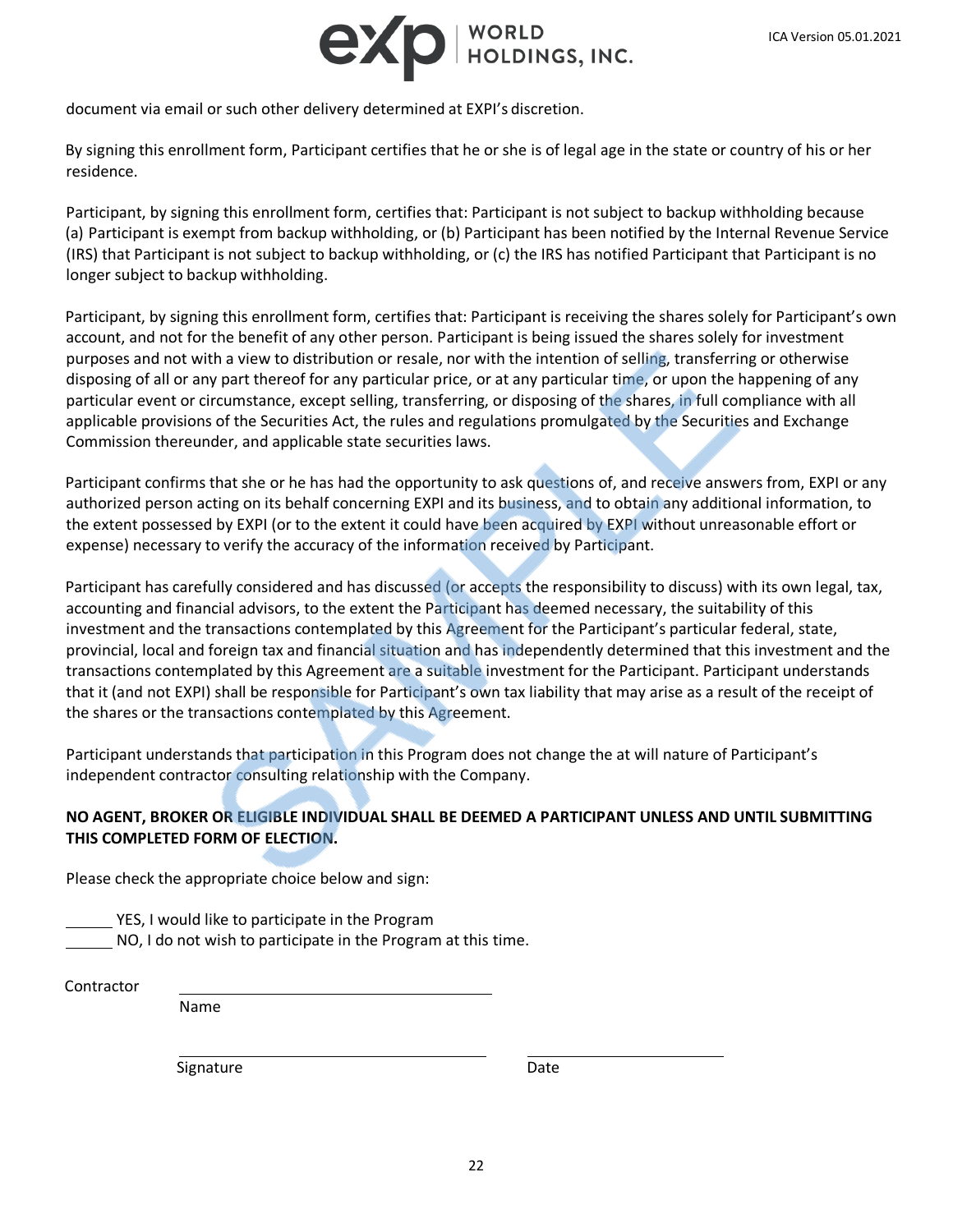

# **EXP WORLD HOLDINGS, INC. Insider Trading Policy for Employees, Agents and Contractors**

## **Adopted as of November 18, 2016**

## **Background**

The Board of Directors of eXp World Holdings, Inc., or the Company, has adopted this Insider Trading Policy, most recently amended as of the date above, for our employees, agents and contractors. Federal and state securities laws prohibit the purchase or sale of a company's securities by persons who are aware of material information about that company that is not generally known or available to the public. Likewise, these laws prohibit persons who are aware of such material nonpublic information from disclosing this information to others who may trade.

This Policy is designed to prevent insider trading (or allegations of insider trading) and to protect the Company's reputation for integrity and ethical conduct. It is your obligation to understand and comply with this Policy. Should you have any questions regarding this Policy, please submit them in writing to [compliance@exprealty.com,](mailto:compliance@exprealty.com) and they will be reviewed by the Company's Compliance Officer.

## **Statement of Policy**

*No Trading on Inside Information*. You may not trade in the securities of the Company directly or through family members or other persons or entities, if you are aware of material nonpublic information relating to the Company. In other words, you may not buy or sell the Company's stock, or help others to do so, on the basis of "inside information." "Inside information" consists of information that is both "material" and "nonpublic," as further explained in the bullets below.

- Information is considered "material" if it could reasonably be expected to affect the price of a stock, orwould be considered important in determining whether or not to buy or sell the stock. Examples of "material" information include, but are not limited to:
	- projections of future earnings or losses, or other earnings guidance;
	- earnings or operating results that are different from the expectations of the investmentcommunity;
	- a pending or proposed merger, acquisition or an acquisition or disposition of significantassets;
	- the Company's stock becoming listed on a national exchange;
	- a new business line or product available from the Company; or
	- a change in senior management.
- Information is "nonpublic" if it is not generally known or available to the public.
	- One common misconception is that material information loses its "nonpublic" status as soon asa press release is issued disclosing the information.
	- In fact, information is considered to be available to the public only when it has been released broadly to the marketplace (such as by a press release or an SEC filing) and the investing public has had time to absorb the information fully.
	- As a general rule, information is considered nonpublic until the close of the second full trading day after the information is released.

Similarly, you may not trade in the securities of any other company if you are aware of material nonpublic information about the other company that you obtained in the course of your employment or business affiliation with the Company.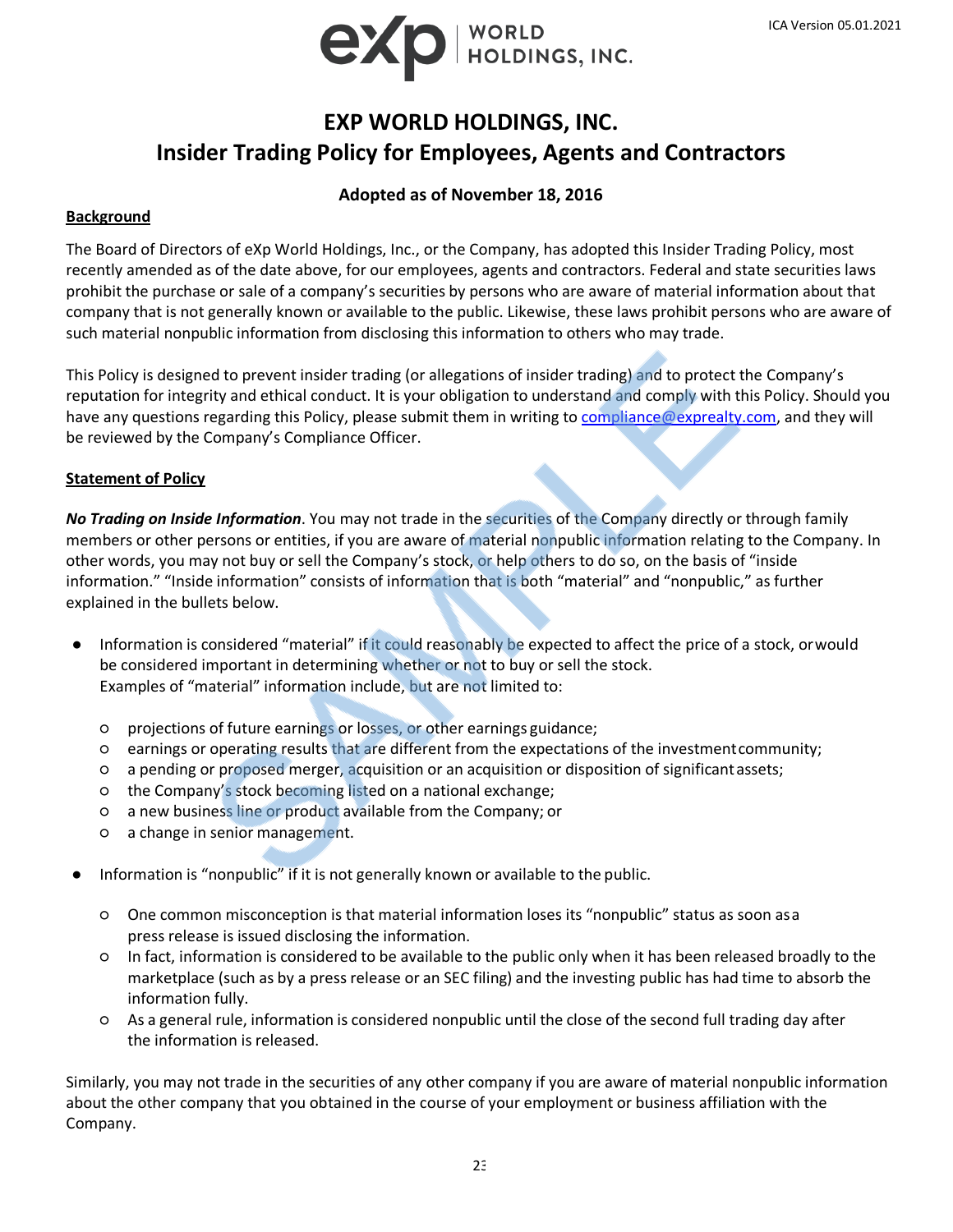

*No Tipping*. Similarly, you may not pass material nonpublic information on to others or recommend to others the purchase or sale of any securities when you are aware of such information. This practice, known as "tipping," also violates the securities laws and can result in the same civil and criminal penalties that apply to insider trading, even though you did not trade and did not gain any benefit from the other person's trading.

*No Assisting Others*. You may not assist anyone in engaging in any activity prohibited by this Policy.

*No Exception for Hardship*. The existence of a personal financial emergency or hardship does not excuse you from compliance with this Policy.

*No Exception for Transactions Unrelated to Inside Information*. It does not matter that you may have decided to engage in a transaction before becoming aware of material nonpublic information or that the material nonpublic information did not affect your decision to engage in the transaction. It is also irrelevant that publicly disclosed information about the Company might, even aside from the material nonpublic information, provide a sufficient basis for engaging in the transaction.

## **Penalties for Non-Compliance**

It is important that you understand the breadth of activities that constitute illegal insider trading and the consequences, which can be severe. Both the U.S. Securities and Exchange Commission, or the SEC, and the Financial Industry Regulatory Authority, together with the Department of Justice, pursue insider trading violations vigorously. For example, cases have been prosecuted successfully against trading by employees through foreign accounts, trading by family members and friends, and trading involving only a small number of shares.

Potential penalties for insider trading violations include imprisonment, criminal fines and civil fines of up to three times the profit gained or loss avoided. Failure to comply with this Policy may also subject you to Company-imposed sanctions, including dismissal, whether or not your failure to comply with this Policy results in a violation of law.

## **Scope of Policy**

*Persons Covered*. As an employee, agent or contractor of the Company or any of its subsidiaries, this Policy applies to you. The same restrictions that apply to you also apply to:

- your family members who reside with you;
- anyone else who lives in your household;
- any family members who do not live in your household but whose transactions in Company securities are directed by you or are subject to your influence or control (such as parents or children who consult with you before they trade in Company securities); and
- any entities that you influence or control, including any corporations, partnerships or trusts.

You are responsible for making sure that the purchase or sale of any security covered by this Policy by any such person complies with this Policy. You should make them aware of the need to confer with you before they trade in securities covered by this Policy.

*Companies Covered*. The prohibition on insider trading in this Policy is not limited to trading in the Company's own securities. It includes trading in the securities of other firms, such as companies and firms with which the Company may be negotiating major transactions, such as an acquisition, investment orsale.

*Limited Exceptions*. The only exceptions to this Policy's prohibitions of trading in securities as outlined above are the following:

Stock Option Exercises. Exercises in stock options granted under the Company's equity compensation plans for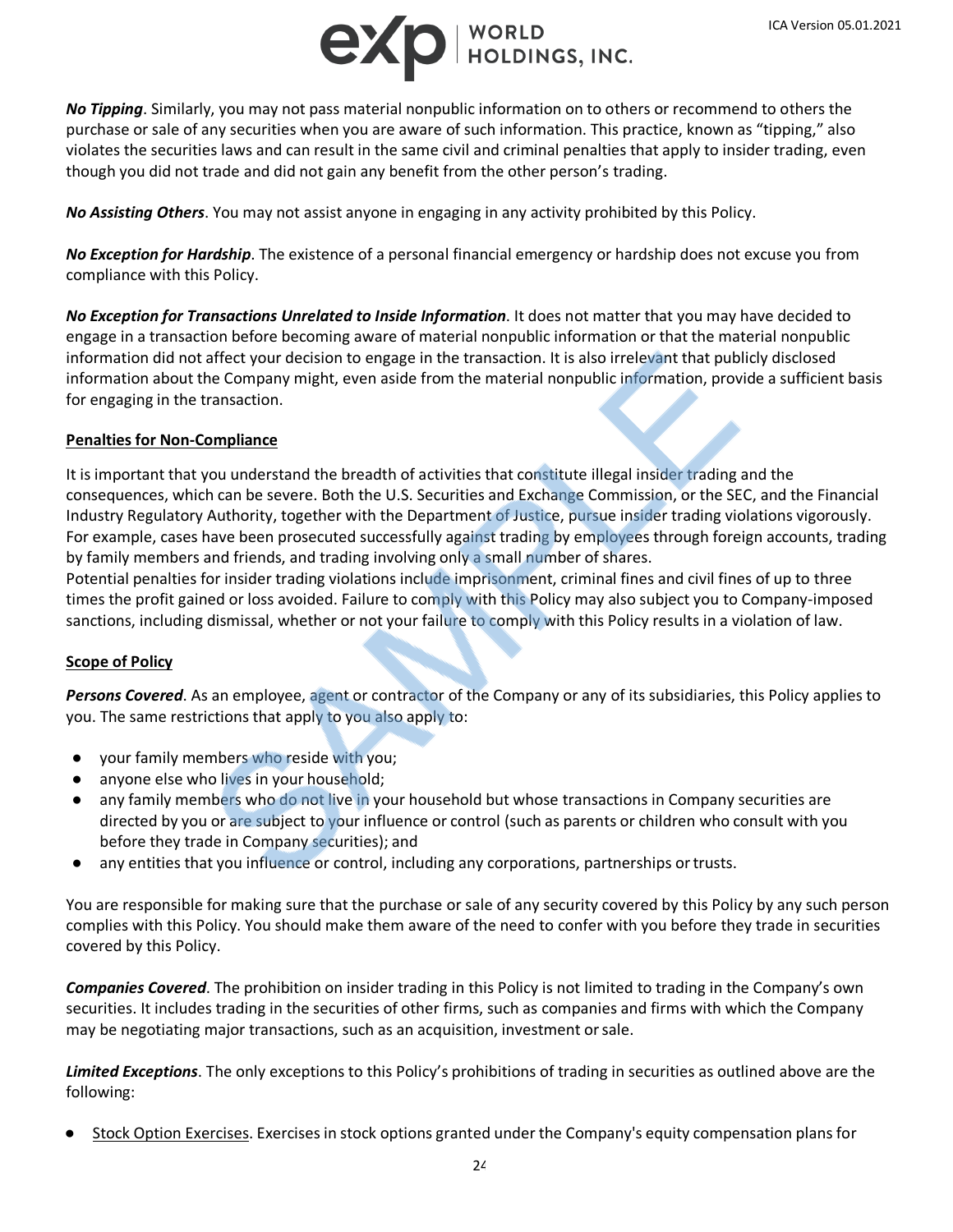

cash; however, this exception does not include the subsequent sale of the shares acquired pursuant to the exercise of a stock option; and

Bona Fide Gifts. Bona fide gifts of securities are not deemed to be transactions for the purposes of this Policy. Whether a gift is truly bona fide will depend on the circumstances surrounding a specific gift. The more unrelated the donee is to the donor, the more likely the gift would be considered "bona fide" and not a "transaction." For example, gifts to charities, churches or non-profit organizations would generally not be deemed to be "transactions." However, gifts to dependent children followed by a sale of the"gifted securities" in close proximity to the time of the gift may imply some economic benefit to the donor and, therefore, may be deemed to be a "transaction" and not a "bona fide gift."

### **Blackout Periods and Trading Windows**

If your position is described in Appendix 1 to the Insider Trading Policy, that means you regularly learn about information that is important to the Company and you are subject to this provision regarding Blackout Periods. If your position is described in Appendix 1, you may only buy or sell the Company's stock within certain windows of time during each calendar year. Such periods of the year in which you may trade, so long as you do not possess inside information at the time, are referred to as "Open Windows." On the other hand, if you are subject to this provision, you may not buy and sell the Company's stock during "Blackout Periods," which generally correspond to times of the year when important information about the Company's financial performance is being prepared prior to its publication to the public. Open Windows and Blackout Periods may be amended from time to time by the Compliance Officer or the Company's Board. Currently, Blackout Periods and Open Windows occur as follows:

| <b>Blackout Period</b> | Begins at the close of market on the last day of each fiscal quarter (i.e.<br>March 31, June 30, September 30 and December 31) for each quarterly<br>period, and<br>Ends at the close of market on the second trading day after the Company<br>$\bullet$<br>files its Quarterly Report on Form 10-Q (or Annual Report on Form 10-K) for<br>the preceding calendar quarter (or year). |
|------------------------|--------------------------------------------------------------------------------------------------------------------------------------------------------------------------------------------------------------------------------------------------------------------------------------------------------------------------------------------------------------------------------------|
|                        |                                                                                                                                                                                                                                                                                                                                                                                      |
| Open Window            | Begins two full trading days after the Company files its Quarterly Reporton<br>Form 10-Q (or Annual Report on Form 10-K) for the preceding calendar                                                                                                                                                                                                                                  |

|  | <u>TUTTI TU-Q TULAMINGI REDULLUITI UMIT TU-RI TUL LIIE DI ECEUMIK CATENUAL</u><br>quarter (or year), and                      |
|--|-------------------------------------------------------------------------------------------------------------------------------|
|  | Ends at the close of market on the last day of each fiscal quarter (i.e. March<br>31, June 30, September 30 and December 31). |

### **Open Window**

In addition, the Company, through the Compliance Officer (as defined below), may authorize longer or additional trading windows in which buying, selling or otherwise effecting transactions in the Company's securities shall be permitted. Similarly, the Company, through the Compliance Officer, may impose special black-out periods during which certain persons will be prohibited from buying, selling or otherwise effecting transactions in any stock or other securities of the Company or derivative securities thereof, even though the trading window would otherwise be open. If a special black-out period is imposed, the Company will notify affected individuals, who should thereafter not engage in any transaction involving the purchase or sale of the Company's securities and should not disclose to others the fact of such suspension of trading.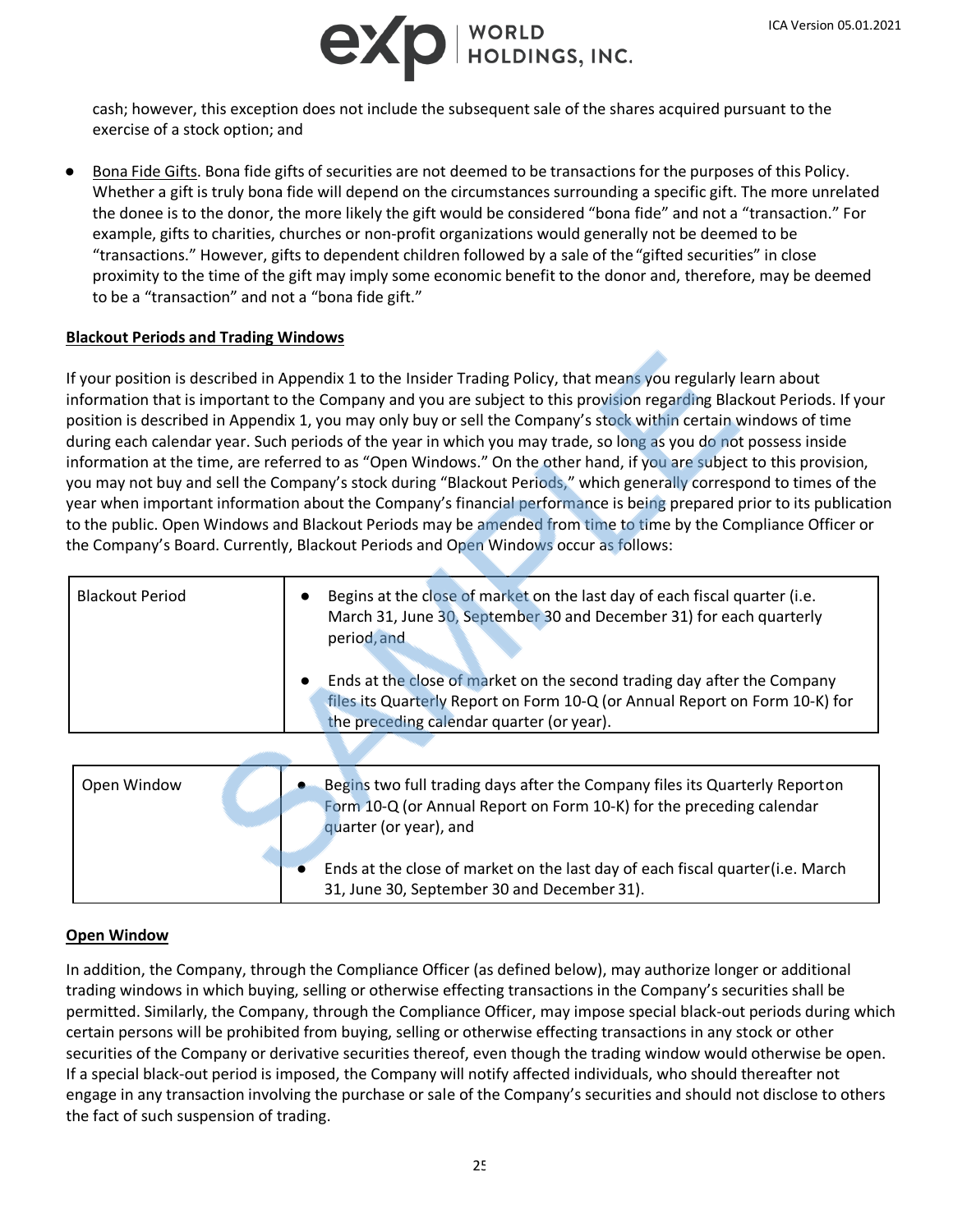

It should be noted that even during the Open Window, if you possess material nonpublic information, you should not engage in any transactions in the Company's securities until the end of the second trading day following the date on which such information is publicly disclosed, regardless of anything else in this Policy.

### **Unauthorized Disclosure**

Maintaining the confidentiality of Company information is essential for competitive, security and other business reasons, as well as to comply with securities laws. You should treat all information you learn about the Company or its business plans in connection with your employment as confidential and proprietary to the Company. Employees, agents and contractors should treat all corporate information with discretion and discuss confidential data only with those Company employees who have a right and a need to know. In particular, do not discuss confidential information with relatives, friends or acquaintances. Inadvertent disclosure of confidential or inside information may expose the Company and you to significant risk of investigation and litigation.

The timing and nature of the Company's disclosure of material information to outsiders is subject to legal rules, the breach of which could result in substantial liability to you, the Company and its management. Accordingly, it is important that responses to inquiries about the Company by the press, investment analysts or others in the financial community be made on the Company's behalf only through authorized individuals.

### **Social Media and Internet Postings**

For purposes hereof, all social media comments or postings, or comments, blog posts, wikis and other forms of online communication, including any website, social media platforms, Internet-based application, or Internet message boards or chat rooms (e.g., Twitter, Facebook, LinkedIn, Google+, YouTube, blogs, Wikis such as Wikipedia and any other site where text can be posted and Yahoo Discussion Groups) are referred to as "Internet postings."

Company Postings. All Internet postings made on behalf of the Company must be approved by an Executive Officer and otherwise be made in compliance with any related Company policy that may be in effect from time to time.

Personal Postings. In your personal Internet postings or other online activity, you should never disclose any information that is confidential to the Company (or to any third party) that has been disclosed to the Company or to you in your capacity as an employee or representative of the Company. If you comment in a personal posting on any aspect of the company's business or any policy issue in which the company is involved and in which you have responsibility, you must clearly identify yourself as a Company employee in your postings or blog site(s) and include a disclaimer that the views are your own and not those of the Company. Because you are legally responsible for your postings, you may be subject to liability if your personal posts are found defamatory, harassing, or in violation of any other applicable law. You may also be liable if you make postings which include confidential or copyrighted information (music, videos, text, etc.) belonging to third parties.

In addition to the foregoing, the Company may request that you avoid certain subjects or withdraw certain posts if it believes that doing so will help ensure compliance with applicable laws, including the SEC's regulations. For example, in your personal Internet postings, you should not comment on the potential or projected growth of the Company's stock, or encourage people to buy the stock or join the Company based on the stock's growth. You should not discuss the agent equity program or similar stock incentives the Company offers in any detail, but you should merely point out that such a program or incentives exist, and direct potential agents to Company approved resources or publicly available information. The Company reserves the right to remove any posted comment on Company-operated site that is not appropriate for the topic discussed or uses inappropriate language.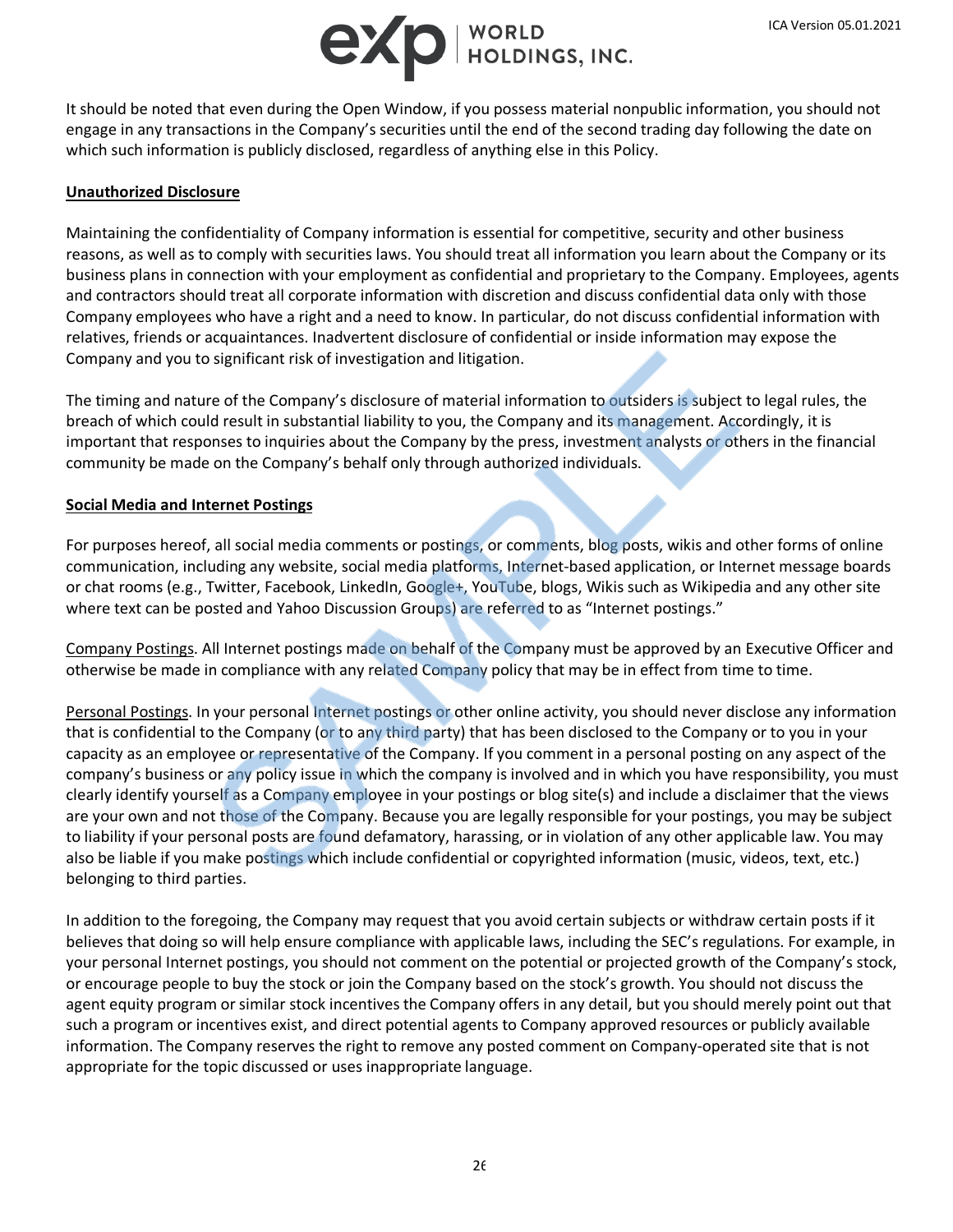

### **Post-Termination Transactions**

This Policy continues to apply to your transactions in Company securities even after you have separated from service with the Company or a subsidiary. If you are aware of material nonpublic information when your employment or service relationship terminates, you may not trade in Company securities until that information has become public or is no longer material.

## **Compliance Officer**

The Company's General Counsel, or another individual appointed by the Board, if applicable, shall serve as the Insider Trading Compliance Officer (the "Compliance Officer"). The duties of the Compliance Officer shall include, but not be limited to, the following:

- Circulating the Policy (and/or a summary thereof) to all employees, including Section 16 reporting persons, on an annual basis and ensuring that the Company obtain and maintain written acknowledgments from employees that they have read the policy.
- Overseeing the responses to questions from individual employees.
- Ensuring that relevant files on policy compliance and implementation are maintained.

### **Personal Responsibility**

You should remember that the ultimate responsibility for adhering to this Policy and avoiding improper trading rests with you. As an insider of the Company, this may mean that, from time to time, you have to forego a proposed transaction in the Company's securities even if you planned to make the transaction before learning of material nonpublic information and even though you believe you may suffer an economic loss or forego anticipated profit by waiting. Trading in the Company's securities during the trading window should not be considered a "safe harbor," and all directors, officers and other persons should use good judgment at all times. If you violate this Policy, the Company may take disciplinary action against you up to and including dismissal.

### **Company Assistance**

Your compliance with this Policy is of the utmost importance both for you and for the Company. The Board, a Board Committee or an employee designated by the Board (e.g. the Compliance Officer), shall be responsible for the administration of this Policy. All determinations and interpretations by the Board or its designee shall be final and not subject to further review. Please do not try to resolve uncertainties on your own, as the rules relating to insider trading are often complex and not always intuitive while violations entail severe consequences.

### **Certification**

All persons covered by this policy must certify their understanding of, and intent to comply with this Policy. A copy of the certification that you must sign is enclosed with this Policy.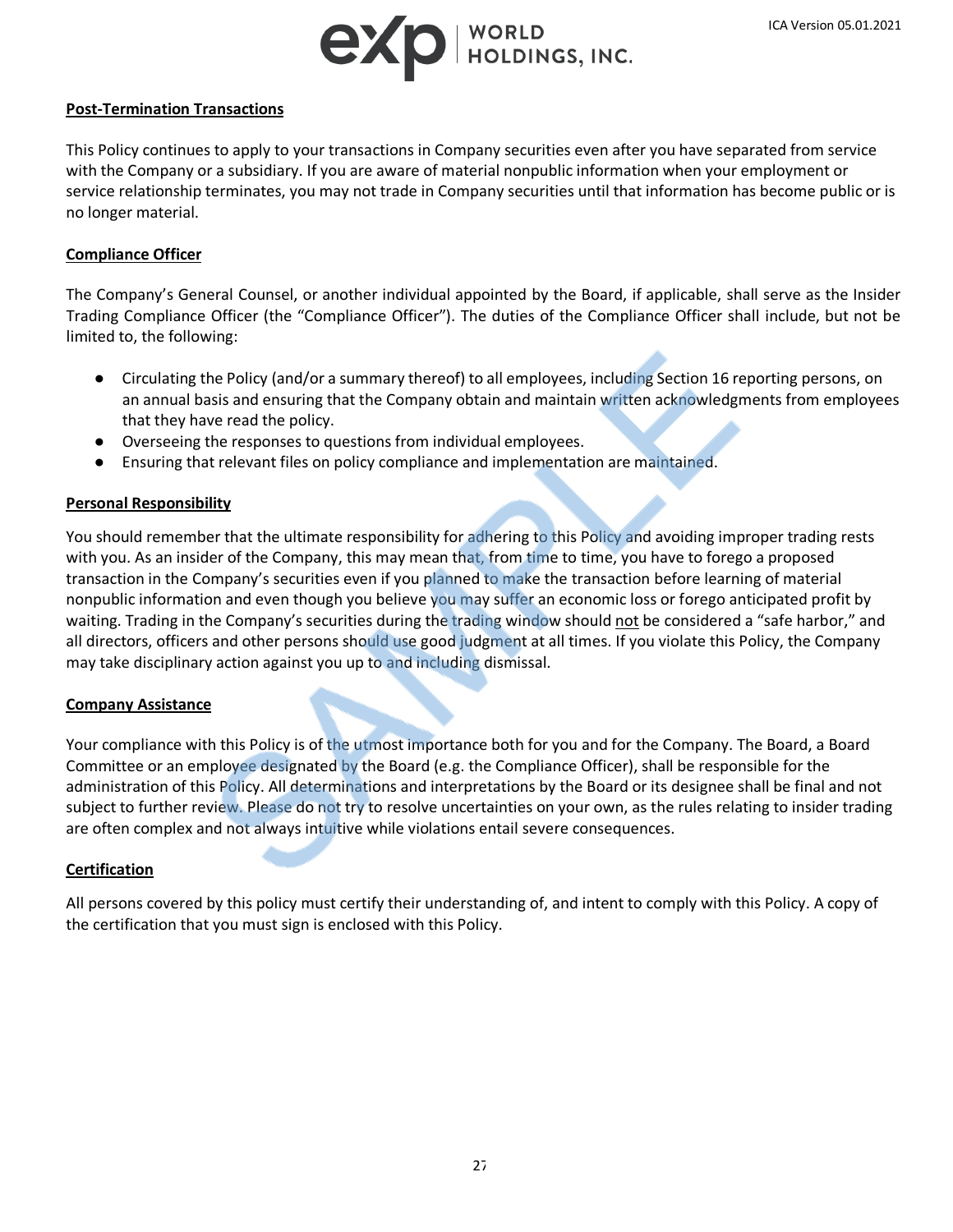

# **Appendix 1**

Persons subject to trading window restrictions include:

- All members of the Board of Directors of the Company;
- All officers of the Company;
- All employees/contractors who report into the Company's Finance and Accounting departments;
- All employees/contractors working on press release, investor relations, financial results, SEC filings, and news or announcements related to similar events;
- All employees/contractors working in the Company's legal department;
- Any assistant to any of the foregoing;
- Any other employees or individuals designated from time to time by the Compliance Officer or the Board of Directors.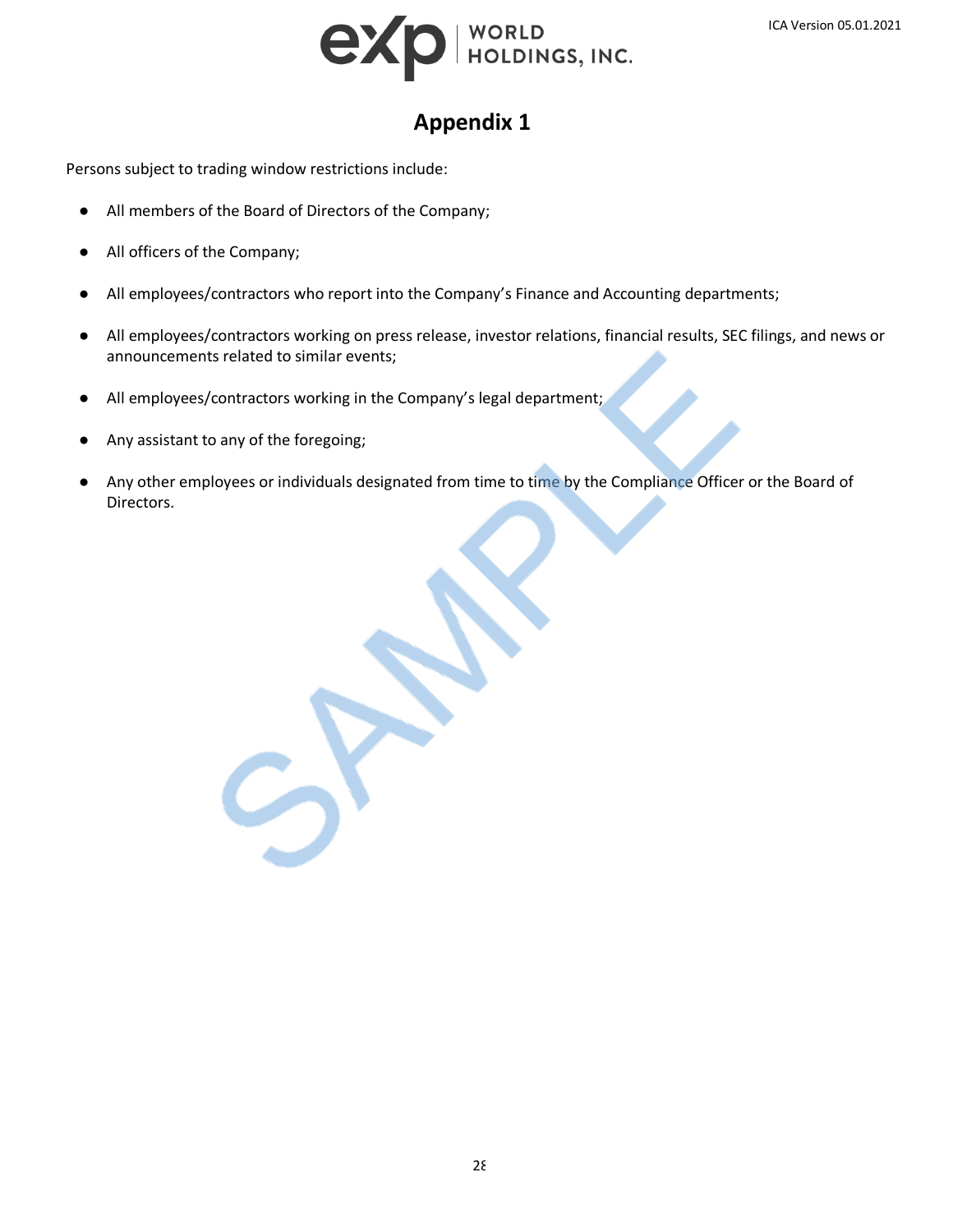

# **CERTIFICATION FORM For Employees, Agents and Contractors**

TO: Board of Directors of eXp World Holdings, Inc.

RE: Insider Trading Policy for Employees, Agents and Contractors

This certifies that:

- I. I have received eXp World Holdings Inc.'s Insider Trading Policy for Employees, Agents and Contractors.
- II. I understand the policies and procedures as outlined in the Insider Trading Policy for Employees, Agents and Contractors and agree to comply with them.

By:

(Printed Name)

Dated: